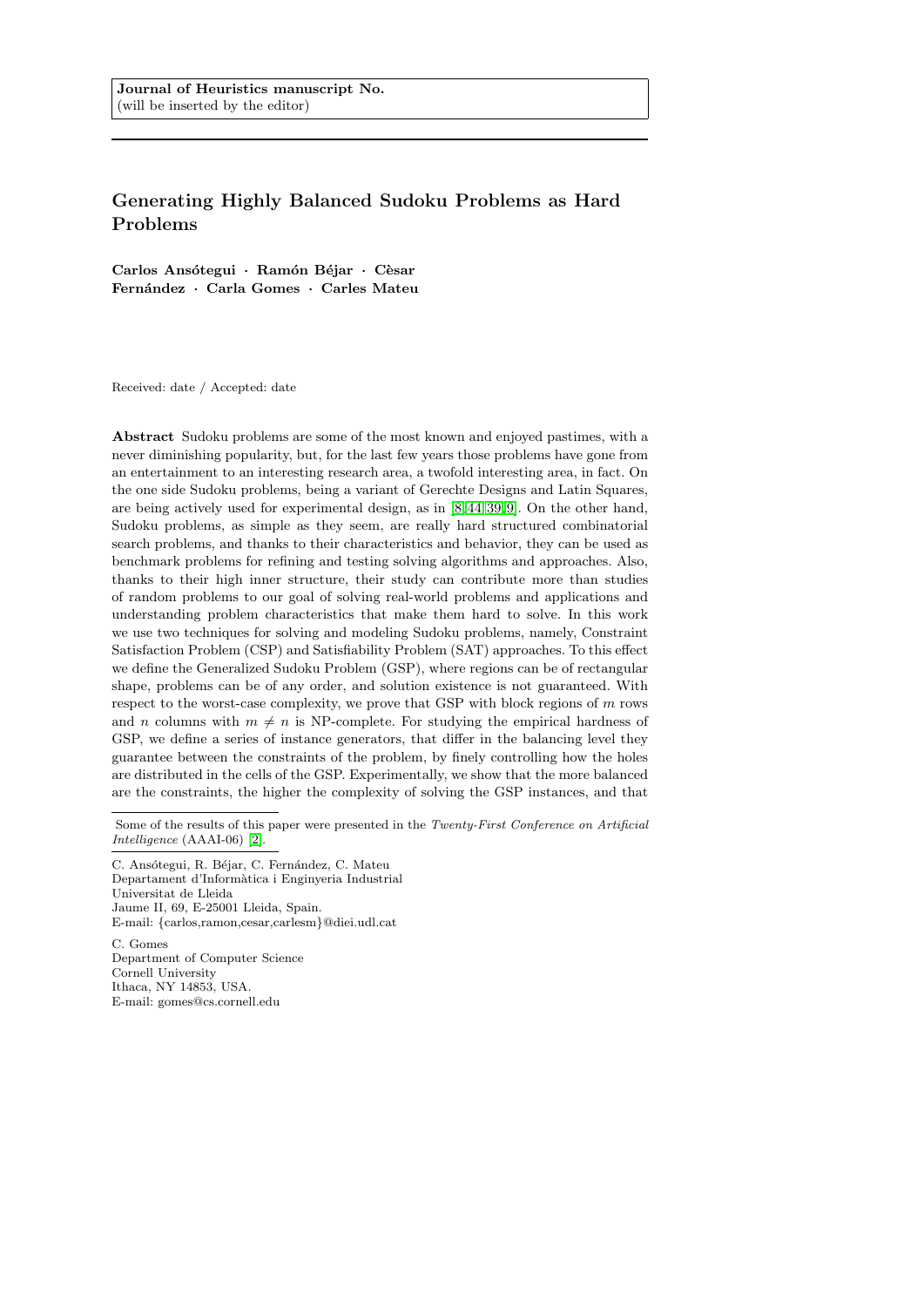GSP is harder than the Quasigroup Completion Problem (QCP), a problem generalized by GSP. Finally, we provide a study of the correlation between backbone variables – variables with the same value in all the solutions of an instance– and hardness of GSP.

# 1 Introduction

Research on typical case complexity and worst-case complexity in structured problem domains – see  $[22, 23, 32, 35, 7]$  $[22, 23, 32, 35, 7]$  $[22, 23, 32, 35, 7]$  $[22, 23, 32, 35, 7]$  $[22, 23, 32, 35, 7]$  $[22, 23, 32, 35, 7]$  – or understanding how the structure of the problems affects the complexity to solve them – as in  $[43, 46, 26, 27, 25, 13, 20, 48, 47]$  $[43, 46, 26, 27, 25, 13, 20, 48, 47]$  $[43, 46, 26, 27, 25, 13, 20, 48, 47]$  $[43, 46, 26, 27, 25, 13, 20, 48, 47]$  $[43, 46, 26, 27, 25, 13, 20, 48, 47]$  $[43, 46, 26, 27, 25, 13, 20, 48, 47]$  $[43, 46, 26, 27, 25, 13, 20, 48, 47]$  $[43, 46, 26, 27, 25, 13, 20, 48, 47]$  $[43, 46, 26, 27, 25, 13, 20, 48, 47]$  $[43, 46, 26, 27, 25, 13, 20, 48, 47]$  $[43, 46, 26, 27, 25, 13, 20, 48, 47]$  – has always attracted, and continues to, a well deserved attention. As real world and industrial problems usually present some kind of structure, whereas random problems generally do not have inner structure, Sudoku puzzles have drawn the attention of researchers [\[2,](#page-22-2) [42,](#page-23-10)[36,](#page-23-11) [16,](#page-22-5) [19,](#page-22-6) [45,](#page-24-4)[33\]](#page-23-12) because they show more structure than similar problems as the Latin Square Completion Problem –also known as Quasigroup Completion Problem (QCP)– while being, for similar problem sizes, harder to solve. Moreover, Sudoku has been recently used to help on experimental design [\[37\]](#page-23-13).

In order to deepen our understanding of when structured problems are harder to solve, we define a generalized Sudoku problem, then we conduct a deep experimental study of typical case and worst case hardness of Sudoku problems, identifying the factors influencing hardness and proposing methods and algorithms to generate Sudoku problems of different hardness.

We propose a generalization of the Sudoku problem, that in turn, is a QCP with additional constraints, but with particular block region constraints that subsumes QCP. The proposed generalization extends Sudoku in several directions. First, as opposed to regular Sudokus, a Generalized Sudoku Problem (GSP) may adopt any arbitrary size. Second, block regions do not need to be square shaped<sup>[1](#page-1-0)</sup>.

GSP also has a good scaling behaviour by allowing rectangular block regions. When using only square block regions, after a 5x5 Sudoku (25 columns across and 25 rows high), the next problem available is a 6x6 Sudoku, that is, 36 rows by 36 columns. The jump in hardness between a 5x5 and a 6x6 is huge, thus leaving researchers with either easy problems or very hard problems. Rectangular shaped problems hardness, as can be seen in our empirical results, fits in between those square shaped sizes. For benchmarking purposes they provide a handful of size and options to choose from, offering more possibilities on hardness.

As this problem is an extension of QCP we have plenty of opportunity to introduce new balancing methods and, as has been previously shown [\[30,](#page-23-14)[2\]](#page-22-2), balancing has a significant impact on the hardness of the resulting problem instances. Due to the more complex underlying structure, as opposed to previously studied more random constraint satisfaction problems [\[3,](#page-22-7) [4\]](#page-22-8), introducing balance in all the groups of constraints is more challenging. Previous work has also considered how to produce harder instances of graph problems with methods that use balance in some way. For example, in [\[11\]](#page-22-9) the authors give an algorithm that hides an independent set I on a graph and forces the number of edges from vertices outside of  $I$  to vertices inside  $I$  to be nearly equal, and they show that it is hard for heuristics to find such independent set. Finally, in [\[15\]](#page-22-10) the authors show how to hide a k−coloring on a graph in such a way that it is hard to be

<span id="page-1-0"></span><sup>&</sup>lt;sup>1</sup> Note that when the GSP size is a prime number  $(p)$ , the only possible decomposition for blocks size is  $1 \times p$ , i.e., a QCP.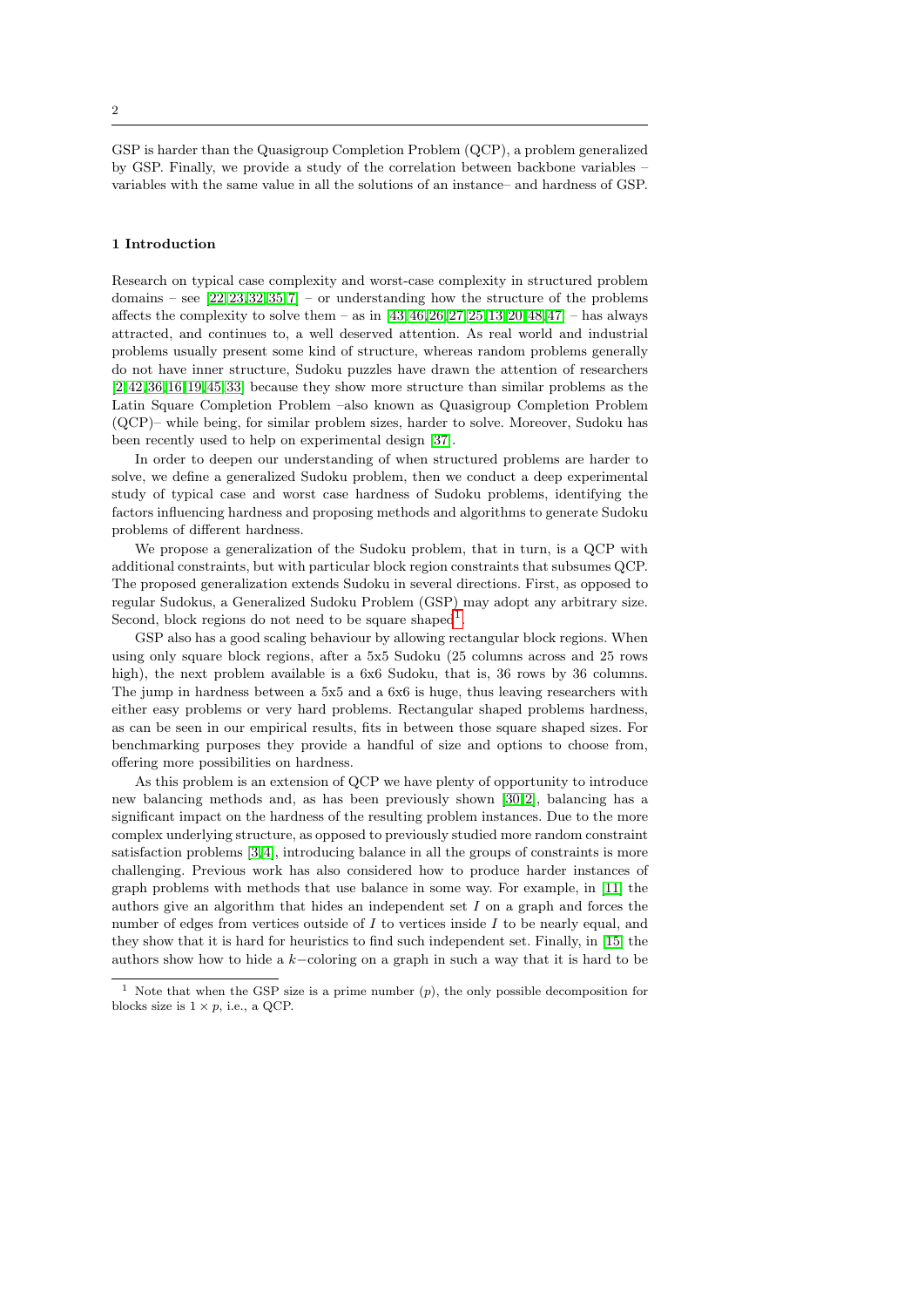found by heuristics, thanks to balancing the degree of the vertices and edge distribution between pairs of vertex sets from an initial partition of the vertices in  $k$  sets.

In this work we also provide an empirical study on several facets of the GSP. One feature we measure experimentally is the effect of varying block region shape and size on problem hardness, showing that the more square shaped block regions are, the harder the problem is. Another studied facet is the effect that different degrees of balance in the hole pattern have on problem hardness, showing a step increase in hardness as hole patterns are more balanced. So, we define three different balancing patterns, called: singly, doubly, and fully balanced, introducing in each step one additional balancing rule, and we provide algorithms for generating problems with such patterns.

The article is structured as follows. Section [2](#page-2-0) defines the Generalized Sudoku Problem. Section [3](#page-3-0) presents a method to generate Generalized Sudokus, extending the Markov chain based algorithm for generation of Latin Squares [\[28\]](#page-23-15) that was used for the generation of quasigroup problems with guaranteed solution [\[1\]](#page-22-11). Section [4](#page-6-0) shows how to generate hole patterns to be applied to the already generated Sudokus. This section includes three methods for balancing hole patterns, with different degrees of balance. Section [5](#page-9-0) studies the worst-case complexity of Sudoku problems for the case of non-square region shape. Section [6](#page-10-0) is devoted to encode the GSP to SAT and CSP problems. Section [7](#page-15-0) is a detailed empirical study of typical case complexity of Sudoku problems with any of the three balancing methods previously introduced, as well as, a study on the impact of balancing on hardness. Finally, before concluding, Section [8](#page-18-0) studies the correlation of the backbone and the complexity of Sudoku instances.

#### <span id="page-2-0"></span>2 Sudoku Problems

A Latin Square (LS), or Quasigroup, of order s, is an  $s \times s$  matrix, with each of its  $s^2$ cells filled with one of s symbols, such that no symbol is repeated in a row or column. A valid complete Generalized Sudoku (GS) of order s on s symbols, is a LS of order s with the additional restriction that each symbol occurs exactly once in each block region. A block region is a contiguous set of s pre-defined cells; block regions do not overlap, and there are exactly s block regions in a GS of order s. In the case of square block regions, each block region is an  $\sqrt{s} \times \sqrt{s}$  matrix (s has to be a square number); in the case of rectangular block regions, each block region is an  $m \times n$  matrix (m rows and n columns) with  $m \times n = s$ . Then, a GS with  $m \times n$  block regions will have n region rows and  $m$  region columns (as an illustrating example, Fig. [1\(](#page-3-1)c) shows a GS structure with  $m = 2$  and  $n = 3$ ).

We can trivially generate a GS of arbitrary order, with rectangular or square block regions, using the following method: let S denote the set of symbols of the GS,

<span id="page-2-1"></span>
$$
S = (S_{i,j}^{k,l}), 0 \le i, l \le n-1, 0 \le j, k \le m-1,
$$
\n(1)

where  $S_{i,j}^{k,l}$  corresponds to the symbol located at *i*-th region row, *j*-th region column, and inside such a region it is on the k-th row and l-th column (see Fig. [1\(](#page-3-1)a)). Then, these symbols can be represented as ordered pairs (see Fig. [1\(](#page-3-1)b)) defined as

<span id="page-2-2"></span>
$$
S_{i,j}^{k,l} = (s_1, s_0) = (k + j \pmod{m}, i + l \pmod{n}).
$$
\n(2)

Note that one can obtain the symbol value as  $s_1 \cdot n + s_0$  (see Fig. [1\(](#page-3-1)c)).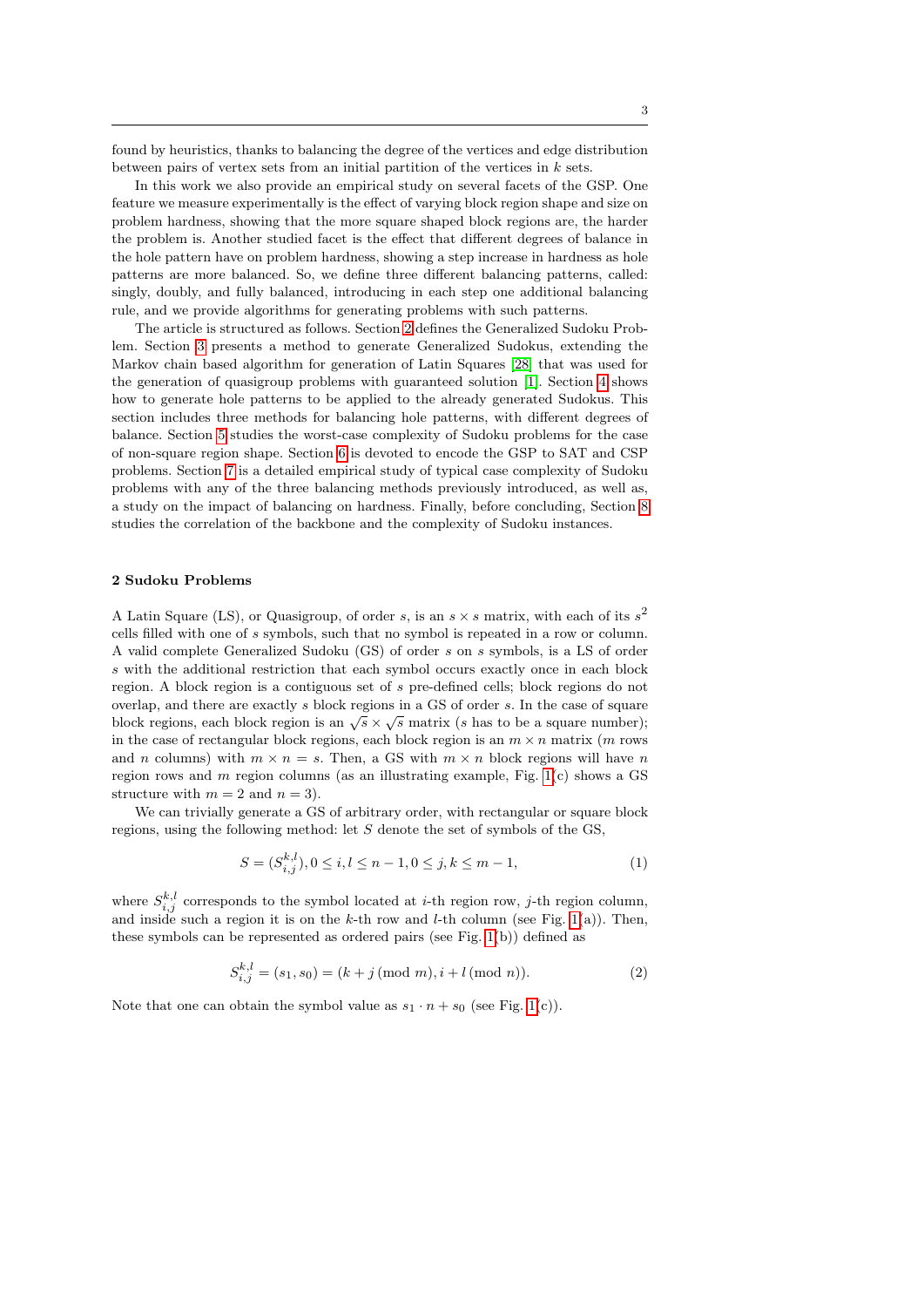| (a)                                                                             | (b)                                                                                             | (c) |  |  |  |               |
|---------------------------------------------------------------------------------|-------------------------------------------------------------------------------------------------|-----|--|--|--|---------------|
| $S_{00}^{01}$<br>$S_{01}^{01}$<br>$S_{00}^{02}$ $\beta_{01}^{01}$               | $\begin{bmatrix} 0,0 & 0,1 & 0,2 \end{bmatrix}$ [1,0 1,1 1,2]                                   |     |  |  |  | 5             |
| $S_{00}^{11}$ $S_{00}^{12}$ $S_{01}^{10}$ $S_{01}^{11}$ $S_{01}^{12}$           | $\parallel$ 1,0 1,1 1,2 $\parallel$ 0,0 0,1 0,2 $\parallel$                                     |     |  |  |  | ി             |
| $S_{10}^{01} S_{10}^{02} S_{11}^{00} S_{11}^{01} S_{11}^{02}$                   | $\boxed{1,1\ \ 1,2\ \ 1,0}$<br>$\ 0,1\ 0,2\ 0,0\ $                                              |     |  |  |  | $\mathcal{R}$ |
| $S_{10}^{11} S_{10}^{12} S_{11}^{10} S_{11}^{11}$                               | $\begin{bmatrix} 1,1 & 1,2 & 1,0 \end{bmatrix}$ [0,1 0,2 0,0]                                   |     |  |  |  |               |
| $S_{20}^{02}S_{21}^{00}S_{21}^{01}S_{21}^{02}$<br>$S_{20}^{01}$                 | $\begin{bmatrix} 0,2 & 0,0 & 0,1 \end{bmatrix}$ $\begin{bmatrix} 1,2 & 1,0 & 1,1 \end{bmatrix}$ |     |  |  |  | 4             |
| $\sqrt{10}$<br>$S_{20}^{12}$<br>$S_{20}^{11}$<br>$S_{21}^{11}$<br>$S_{21}^{12}$ | $\ 1,2\ 1,0\ 1,1\ 0,2\ 0,0\ 0,1\ $                                                              |     |  |  |  |               |

| (a)                                                                                                 |                                                                                                 | (c) |    |
|-----------------------------------------------------------------------------------------------------|-------------------------------------------------------------------------------------------------|-----|----|
| $S_{00}^{02}$ $S_{01}^{00}$ $S_{01}^{01}$<br>$S_{01}^{02}$<br>$S_{00}^{01}$                         | $\begin{bmatrix} 0,0 & 0,1 & 0,2 \end{bmatrix}$ $\begin{bmatrix} 1,0 & 1,1 & 1,2 \end{bmatrix}$ |     | 5  |
| $S_{00}^{10}$ $S_{00}^{11}$ $S_{00}^{12}$ $S_{01}^{10}$ $S_{01}^{11}$                               | $\parallel$ 1,0 1,1 1,2 0,0 0,1 0,2                                                             |     | 2  |
| $S_{10}^{00}$ $S_{10}^{01}$ $S_{10}^{02}$ $S_{11}^{00}$ $S_{11}^{01}$ $S_{11}^{02}$                 | $\begin{bmatrix} 0,1 & 0,2 & 0,0 \end{bmatrix}$ $\begin{bmatrix} 1,1 & 1,2 & 1,0 \end{bmatrix}$ |     | -3 |
| $\begin{bmatrix} S_{10}^{10} & S_{10}^{11} & S_{10}^{12} & S_{11}^{10} & S_{11}^{11} \end{bmatrix}$ | $\parallel$ 1,1 1,2 1,0 0,1 0,2 0,0                                                             |     | 2  |
| $S_{21}^{02}$<br>$S_{21}^{00}$ $S_{21}^{01}$<br>$S_{20}^{02}$<br>$S_{20}^{01}$                      | $\begin{bmatrix} 0,2 & 0,0 & 0,1 \end{bmatrix}$ $\begin{bmatrix} 1,2 & 1,0 & 1,1 \end{bmatrix}$ |     | 4  |
| $S_{20}^{12}$<br>$\sqrt{10}$<br>$S_{21}^{12}$<br>$S_{21}^{11}$<br>$S_{20}^{11}$                     | $\parallel$ 1,2 1,0 1,1 0,2 0,0 0,1                                                             |     |    |

| (c)            |                |                |   |   |   |  |  |  |
|----------------|----------------|----------------|---|---|---|--|--|--|
| 0              | 1              | $\overline{c}$ | 3 | 4 | 5 |  |  |  |
| 3              |                | 5              | 0 |   | 2 |  |  |  |
| 1              | $\overline{c}$ | 0              |   | 5 | 3 |  |  |  |
| 4              | 5              | 3              |   | 2 | 0 |  |  |  |
| $\overline{c}$ | $\overline{0}$ |                | 5 | 3 |   |  |  |  |
| $\overline{5}$ | 3              | Ą              |   | 0 |   |  |  |  |

<span id="page-3-1"></span>**Fig. 1** GS construction example for  $m = 2$  and  $n = 3$ .

These generalizations provide us with a range of interesting problems, from the Generalized Sudoku with square  $(m = n)$  or rectangular  $(m \neq n)$  block regions to the QCP [\[24\]](#page-23-16)  $(m = 1)$ .

We define the Generalized Sudoku Problem (GSP) as follows: given a partially filled Generalized Sudoku instance of order s, can we fill the remaining cells of the  $s \times s$ matrix such that we obtain a valid complete Generalized Sudoku instance?

We define the Generalized Sudoku Problem (GSP) as follows: given a partially filled Generalized Sudoku instance of order s, can we fill the remaining cells of the  $s \times s$ matrix such that we obtain a valid complete Generalized Sudoku instance?<sup>[2](#page-3-2)</sup>

Also, to follow the research trend focusing on solvable problems, and coherently to the conventions for QWHP (Quasigroup With Holes Problem) [\[1\]](#page-22-11), we define the Generalized Sudoku With Holes Problem (GSWHP) as those instances of GSP built from an existing GS where some cells have been emptied. This ensures that, at least, a solution exists. During this work, unless stated otherwise, we will deal with GSWHP, that is, problems with guaranteed solution.

# <span id="page-3-0"></span>3 Generating Complete Generalized Sudokus

From the previous definitions in section [2](#page-2-0) is easily seen that in order to create a GSWHP instance, first we need to obtain a (valid and complete) GS. Then, to generate such GS, we follow the approach used in [\[28\]](#page-23-15) of building a Markov chain whose set of states includes, as a subset, the set of complete Generalized Sudokus.

The procedure described in [\[28\]](#page-23-15) allows, from an initial  $s \times s$  Latin square, visit all the space of  $s \times s$  Latin squares, following an uniform distribution, by defining some kind of random moves between the visited LS. These moves or perturbations defines a chain of states, where each state corresponds to a particular LS, and where the transition probability is state independent, so being a Markov chain.

One can think on different types of moves between LS. A type of moves could be row or column permutation, that always define moves to another LS (proper LS).

<span id="page-3-2"></span> $2$  Notice that we are mainly interested in problem benchmarking, so we do not consider the solution uniqueness of a well posed Sudoku problem. Nevertheless, we have oberved that the number of solutions ranges from one to many along the phase transition. In particular, the hardest point of the transition curve coincides with the point where the number of solutions abruptly increases from a few (or one) to many.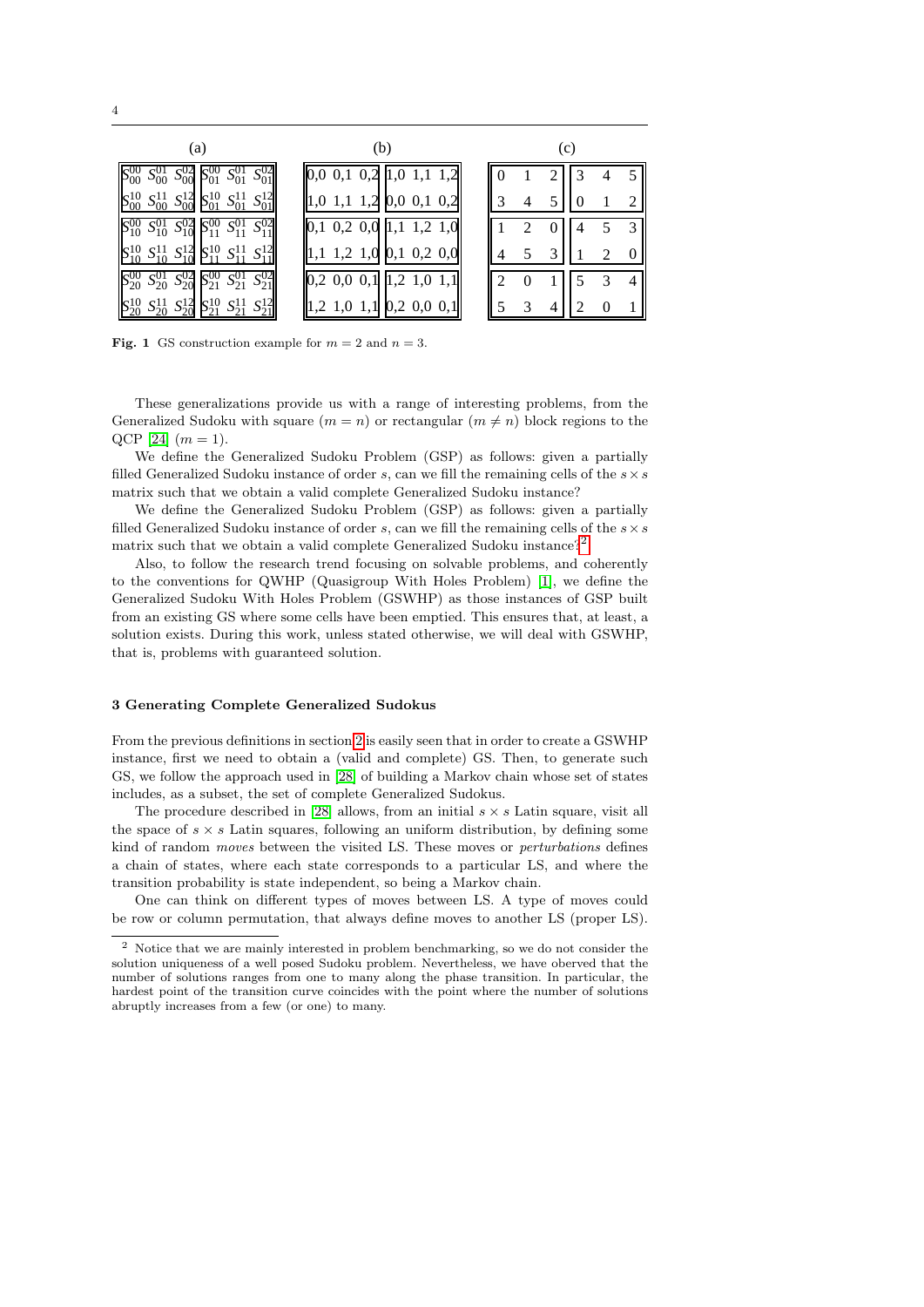| (a)                                                                                                                                                                                                                                                                                                                                                                                                       | (b)                                                                                                                                                                                                                                                                                                                                                                                                 | (c)                                                                                                                                                                                                                                                                                                                                                                                  |
|-----------------------------------------------------------------------------------------------------------------------------------------------------------------------------------------------------------------------------------------------------------------------------------------------------------------------------------------------------------------------------------------------------------|-----------------------------------------------------------------------------------------------------------------------------------------------------------------------------------------------------------------------------------------------------------------------------------------------------------------------------------------------------------------------------------------------------|--------------------------------------------------------------------------------------------------------------------------------------------------------------------------------------------------------------------------------------------------------------------------------------------------------------------------------------------------------------------------------------|
| $\boldsymbol{0}$<br>$\overline{5}$<br>2<br>3<br>4<br>1<br>$\mathbf{1}$<br>3<br>5<br>$\overline{2}$<br>4<br>$\theta$<br>$\overline{3}$<br>$\overline{2}$<br>$\overline{5}$<br>$\overline{1}$<br>$\overline{4}$<br>$\overline{0}$<br>5<br>3<br>2<br>$\overline{4}$<br>$\theta$<br>1<br>$\overline{3}$<br>$\vert$ 2<br>$\mathbf{1}$<br>$\overline{4}$<br>5<br>$\boldsymbol{0}$<br>5<br>3<br>1<br>2<br>0<br>4 | $\overline{0}$<br>$\overline{5}$<br>2<br>3<br>1<br>4<br>3<br>5<br>$\overline{2}$<br>$\overline{0}$<br>4<br>$\Omega$<br>$\overline{3}$<br>$\overline{2}$<br>$\overline{5}$<br>$\mathbf{1}$<br>$\overline{4}$<br>$\theta$<br>5<br>3<br>$\overline{c}$<br>$\overline{0}$<br>4<br>$\overline{3}$<br>$\mathbf{1}$<br>$\overline{2}$<br>4<br>5<br>$\mathbf{1}$<br>5<br>3<br>$\overline{c}$<br>0<br>1<br>4 | $\theta$<br>$\overline{5}$<br>2<br>3<br>1<br>4<br>$\overline{5}$<br>$\overline{5}$<br>3<br>$\overline{2}$<br>4<br>0<br>$\overline{3}$<br>$\overline{2}$<br>5<br>$\mathbf{1}$<br>$\overline{4}$<br>$\theta$<br>5<br>3<br>$\overline{2}$<br>$\theta$<br>4<br>$\overline{3}$<br>1<br>$\overline{2}$<br>4<br>1<br>$\boldsymbol{0}$<br>5<br>$\mathbf{1}$<br>3<br>$\overline{2}$<br>0<br>4 |
| (d)                                                                                                                                                                                                                                                                                                                                                                                                       | (e)                                                                                                                                                                                                                                                                                                                                                                                                 | (f)                                                                                                                                                                                                                                                                                                                                                                                  |
| 5<br>3<br>$\overline{0}$<br>1<br>2<br>4<br>$\mathbf{1}$<br>3<br>5<br>$\overline{0}$<br>$\overline{2}$<br>4<br>$\overline{1}$<br>$\overline{5}$<br>$\overline{2}$<br>$\overline{3}$<br>$\mathbf{0}$<br>4<br>5<br>3<br>$\mathfrak{D}$<br>$\overline{4}$<br>$\theta$<br>1<br>$\overline{2}$<br>$\overline{3}$<br>$\overline{1}$<br>$\mathbf{1}$<br>4<br>0<br>5<br>5<br>3<br>4<br>$_{0}$<br>2                 | $\bar{5}$<br>A<br>10<br>13<br>$\overline{2}$ l<br>0<br>5<br>2<br>3<br>1<br>0<br>5<br>3<br>っ<br>4<br>0<br>5<br>$\bar{4}$<br>$\overline{0}$<br>3<br>ĪΙ<br>3<br>51                                                                                                                                                                                                                                     | $\overline{5}$<br>3<br>$\overline{0}$<br>1<br>2<br>4<br>3<br>$\mathbf{1}$<br>5<br>$\overline{2}$<br>0<br>4<br>$\overline{2}$<br>$\overline{3}$<br>$\mathbf{1}$<br>5<br>$\boldsymbol{0}$<br>4<br>5<br>3<br>$\mathfrak{D}$<br>4<br>$\theta$<br>1<br>$\overline{5}$<br>$\overline{3}$<br>$\overline{1}$<br>4<br>$\boldsymbol{0}$<br>$\overline{2}$<br>5<br>3<br>4<br>$\theta$           |
| (g)                                                                                                                                                                                                                                                                                                                                                                                                       | (h)                                                                                                                                                                                                                                                                                                                                                                                                 | (i)                                                                                                                                                                                                                                                                                                                                                                                  |
| 5<br>$\overline{0}$<br>1<br>3<br>$\overline{4}$<br>2<br>$\overline{5}$<br>$\overline{5}$<br>$\overline{3}$<br>$\overline{c}$<br>4<br>$\overline{0}$<br>3<br>5<br>$\mathbf{1}$<br>$\overline{c}$<br>$\overline{4}$<br>$\overline{0}$                                                                                                                                                                       | $\overline{5}$<br>$\overline{0}$<br>1<br>2<br>3<br>4<br>$\overline{0}$<br>3<br>5<br>$\overline{c}$<br>4<br>$\theta$<br>3<br>$\mathbf{1}$<br>$\overline{c}$<br>5<br>4<br>0                                                                                                                                                                                                                           | 3<br>5<br>$\overline{0}$<br>1<br>$\overline{2}$<br>4<br>5<br>3<br>$\mathbf{1}$<br>$\overline{c}$<br>4<br>$\theta$<br>$\overline{3}$<br>$\mathbf{1}$<br>$\overline{c}$<br>5<br>$\overline{4}$<br>$\theta$                                                                                                                                                                             |
| 5<br>3<br>$\overline{0}$<br>$\overline{c}$<br>$\overline{4}$<br>1<br>$\overline{5}$<br>$\overline{3}$<br>$\overline{1}$<br>$\overline{c}$<br>$\overline{4}$<br>$\theta$<br>$\mathbf{1}$<br>3<br>$\overline{0}$<br>2<br>1<br>4                                                                                                                                                                             | 5<br>3<br>$\overline{0}$<br>$\overline{2}$<br>4<br>1<br>5<br>3<br>$\mathbf{1}$<br>4<br>2<br>$\boldsymbol{0}$<br>5<br>1<br>3<br>1<br>2<br>4                                                                                                                                                                                                                                                          | 5<br>3<br>$\overline{0}$<br>$\overline{2}$<br>$\overline{4}$<br>1<br>$\overline{5}$<br>$\overline{3}$<br>$\overline{c}$<br>1<br>$\boldsymbol{0}$<br>$\overline{4}$<br>3<br>1<br>5<br>2<br>0<br>4                                                                                                                                                                                     |

<span id="page-4-0"></span>Fig. 2 GS generation example.

Another type of finer moves could be symbol swapping, that obviously could lead to something that is not a LS (improper LS). In order to ensure that all the LS space is visited, we will require of those improper LS as pivots toward a proper LS, because row and column permutations do not guarantee per se visiting all the space. In order to define more precisely these finer moves, an  $s \times s \times s$  incidence binary matrix is defined, where each component indicates if a given symbol is at a given column and row (1) or not (0). Finer moves are defined as operations over the incidence matrix, and it is proved that there exists a maximum number of movements that lead from an improper LS to a proper one. If we use the Markov chain that considers only *proper* LS as states and using improper LS as pivots, and because any GS is also a LS of the same order, this chain obviously includes a subchain with all the possible GSs. So, for any pair of complete GSs, there exists a sequence of proper moves, of the type mentioned in Theorem 6 of [\[28\]](#page-23-15), that transforms one into the other.

However, if we simply use the Markov chain by making proper moves uniformly at random, starting from an initial complete GS, most of the time we will reach LS that are not valid GSs. To cope with this problem, we select the move that minimizes the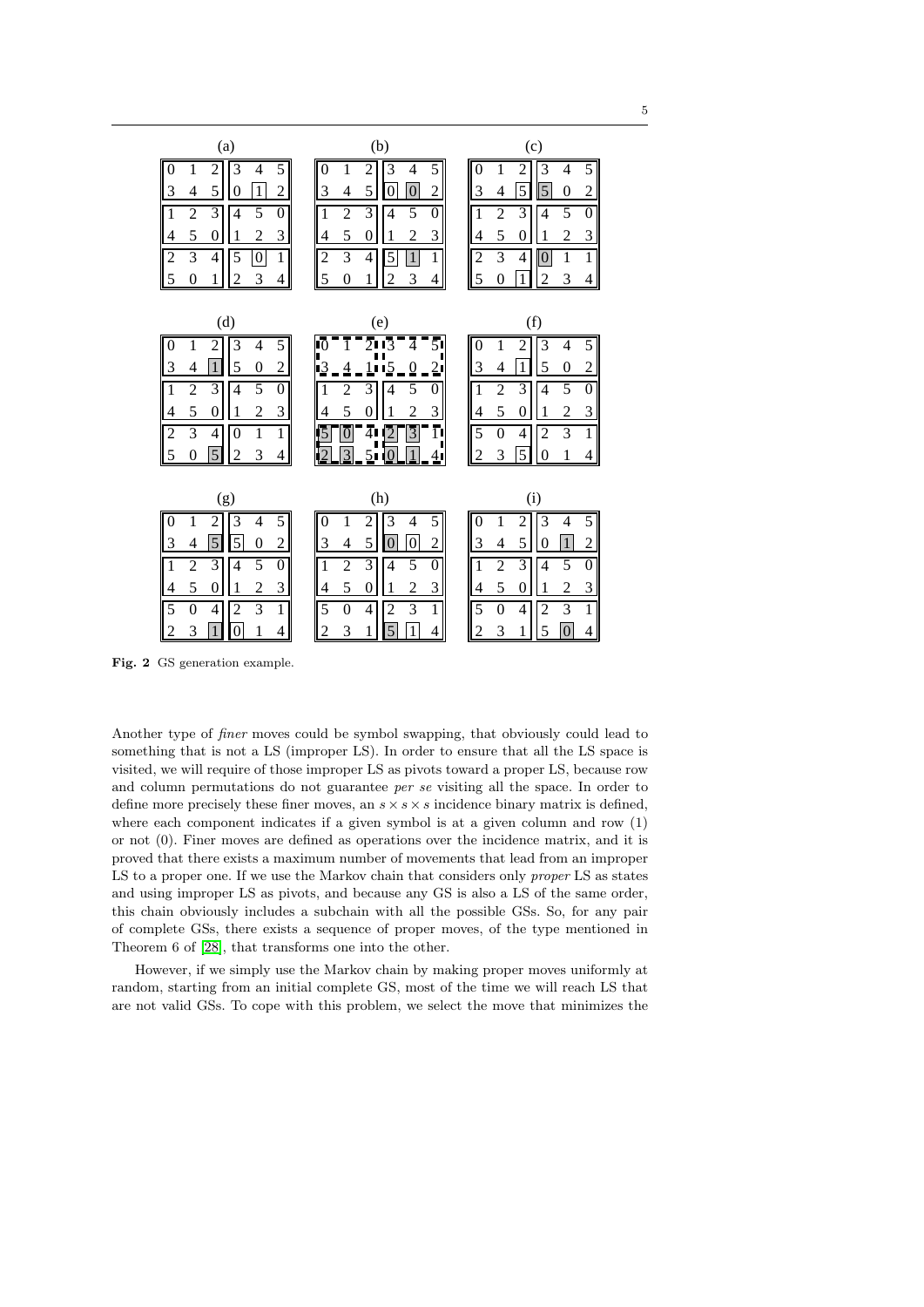6

number of violated cells, i.e. cells with a symbol that appears at least twice in the same block region. To minimize those violated cells we proceed using the method defined in [\[28\]](#page-23-15), that moves from one LS to another by choosing initially 4 random parameters  $(r1, r2, t, i)$  (two rows,  $r1, r2$ , a symbol, t, and a number of iterations, i). If through our search for a GS we stop in a LS that is not a GS, instead of starting a new search by choosing those above mentioned parameters at random, we choose the initial rows at random but only among those that contain violated cells, and the same is applied to the initial symbol, which is one of the symbols that violated the GS condition in a block.

To escape local minima, if after a certain number of moves<sup>[3](#page-5-0)</sup> we do not get a GS. we restart the move from the previous GS, and we perform the moves described above until we have traversed a certain number of valid GSs. Observe that this method does not necessarily generate a GS instance uniformly at random, because we do not always select the next move uniformly at random. However, as we will see in the experimental results, this method provides us with very hard computational instances of the GSWHP, once we punch holes in the appropriate manner. It is worth to mention that even if we were able to use a uniform generation method for GS, because we produce the final GSWHP instance by punching the holes in a second step independently of the first one, the distribution of GSWHP instances obtained will not be uniform. The reasons are the same as the ones discussed in [\[30\]](#page-23-14) for explaining why a two-step generation process for satisfiable latin-square completion problems will be biased proportionally towards instances with more solutions. That is, the more solutions a GSWHP instance has, the more different GSs can be obtained in the first step with our Markov chain that can lead towards the same final GSWHP instance.

Fig. [2](#page-4-0) shows an example of an execution of our Markov chain algorithm. From the canonical GS (a), we perform 2 moves ([a-e] and [f-i]) of the second method detailed in [\[28\]](#page-23-15) until we obtain a valid GS (i). Each move is started by randomly selecting 2 rows, a symbol and the number of iterations. For the first move (a-e), the initial random values are  $(1, 4, 1, 3)$ . At the first iteration (a), symbol 1 points to the corresponding symbol to be switched by intersecting its column with the second row (symbol 0). Symbols to be switched are framed, becoming framed/shadowed once the change is produced. Previously switched symbol 0 is taken in the second iteration to designate its corresponding counterpart to be switched (symbol  $5$  in this case)(b). The same procedure applies up to the last iteration (c). At this point, the last selected symbol (5), is switched with the initial random selected symbol (1) at its corresponding row, giving (d). Once arrived at this point, if the resulting LS is improper (as it is in our example), switches between symbols of the second initial row and the row that contains the last selected symbol (5) are applied until getting a proper LS (e). Dashed blocks show which blocks violate the GS condition, so a second move will be needed. On the second move, the initial random values are  $(1, 5, 1, 3)$ . Note that in this case, rows 1 and 5 as well as symbol 1 are chosen at random from those that violate the GS condition, i.e. from dashed blocks on (e). The same procedure as before applies from (e) to (i), getting at this last step (i) a proper GS, so no additional shuffles are required unlike in (e).

<span id="page-5-0"></span><sup>3</sup> In our experiments, this number has been fixed to 20, because it works reasonably well with all the orders of GSs that we have tested.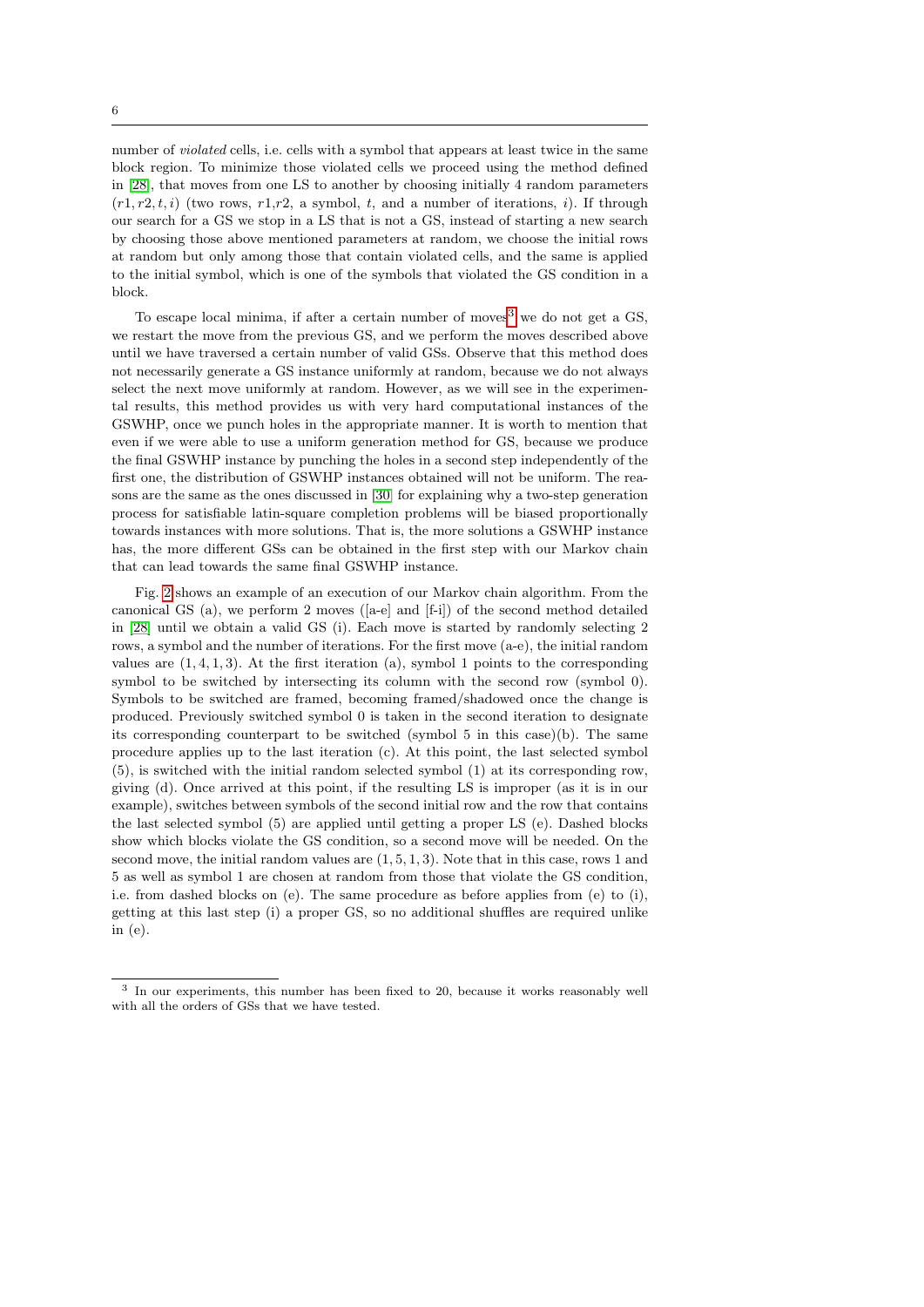The source code of the Markov chain algorithm, as well as the source code of all the hole pattern generators we present in the next section, can be downloaded from our web page at http://ia.udl.cat/sudoku/.

## <span id="page-6-0"></span>4 Balanced Hole Patterns

Once a valid GS is generated, to create a GSWHP we must punch holes to be filled. The simplest method to remove values from the GS is to choose which cells will be removed randomly. Actually, this was the method used in [\[33\]](#page-23-12) to create Sudoku instances. This creates problems that will be, usually, easier to solve than if we choose these holes following a pattern. This is true especially when such a pattern is balanced, that is, that the number of holes in every row, column or block region is the same (or very similar). We will present here three methods to punch holes, each one progressively providing a more refined pattern, and we will see later, in the experimental results, that this increasingly refined balance heavily influences problem hardness.

# <span id="page-6-1"></span>4.1 Singly Balanced

First, we consider the balanced pattern used in [\[30\]](#page-23-14) for QWHP instances, that we call here *singly balanced*. In a singly balanced pattern we have, when possible, the same number of holes in every row and column of the Sudoku. Given the total number of holes h, we can distribute  $q = h/s$  holes in each row and column of the Sudoku using an algorithm for regular bipartite graph generation, based on a Markov Chain algorithm [\[29\]](#page-23-17). Observe that a hole pattern with  $q$  holes in every row and every column is equivalent to a q−regular bipartite graph  $(R\cup C, E)$ , with R the set of rows of the Sudoku and C its set of columns and  $(r, c) \in E$  indicates that there is a hole in position  $(r, c)$  of the Sudoku. We move along the Markov chain, where every state is a pattern that satisfies that the number of holes in each row and column is the same, using a "switch" [\[29\]](#page-23-17). A switch is defined by two entries  $(i, j)$ ,  $(i', j')$  of the GS instance, such that there is a hole in  $(i, j)$  and  $(i', j')$  but not in  $(i, j')$  and  $(i', j)$ . If we change both holes to positions  $(i, j')$  and  $(i', j)$  the row and column hole number does not change. When  $q = h/s$  is not an integer, we can still generate, with the same algorithm, an almost balanced pattern with a bipartite graph where the degree of the vertices is either  $|q|$  or  $|q| + 1$ . In this case, we create the initial hole pattern putting  $|q|$  holes in every row and column of the GS. Then we distribute the remaining  $(h \mod s)$  holes by randomly selecting (h mod s) additional cells with no rows or columns in common.

# 4.2 Doubly Balanced

Because the distribution of holes between different blocks can make a difference in the difficulty of the problem, we propose a new method that ensures that the number of holes in every row, column, and block region will be the same. Our new doubly balanced method is based on the Markov chain of section [4.1,](#page-6-1) but now every state is a hole pattern that also satisfies that the number of holes is the same in all blocks. So, we use this Markov chain, but we restrict the moves to those moves that also maintain the number of holes present in each block, i.e., moves such that the blocks of  $(i, j)$  and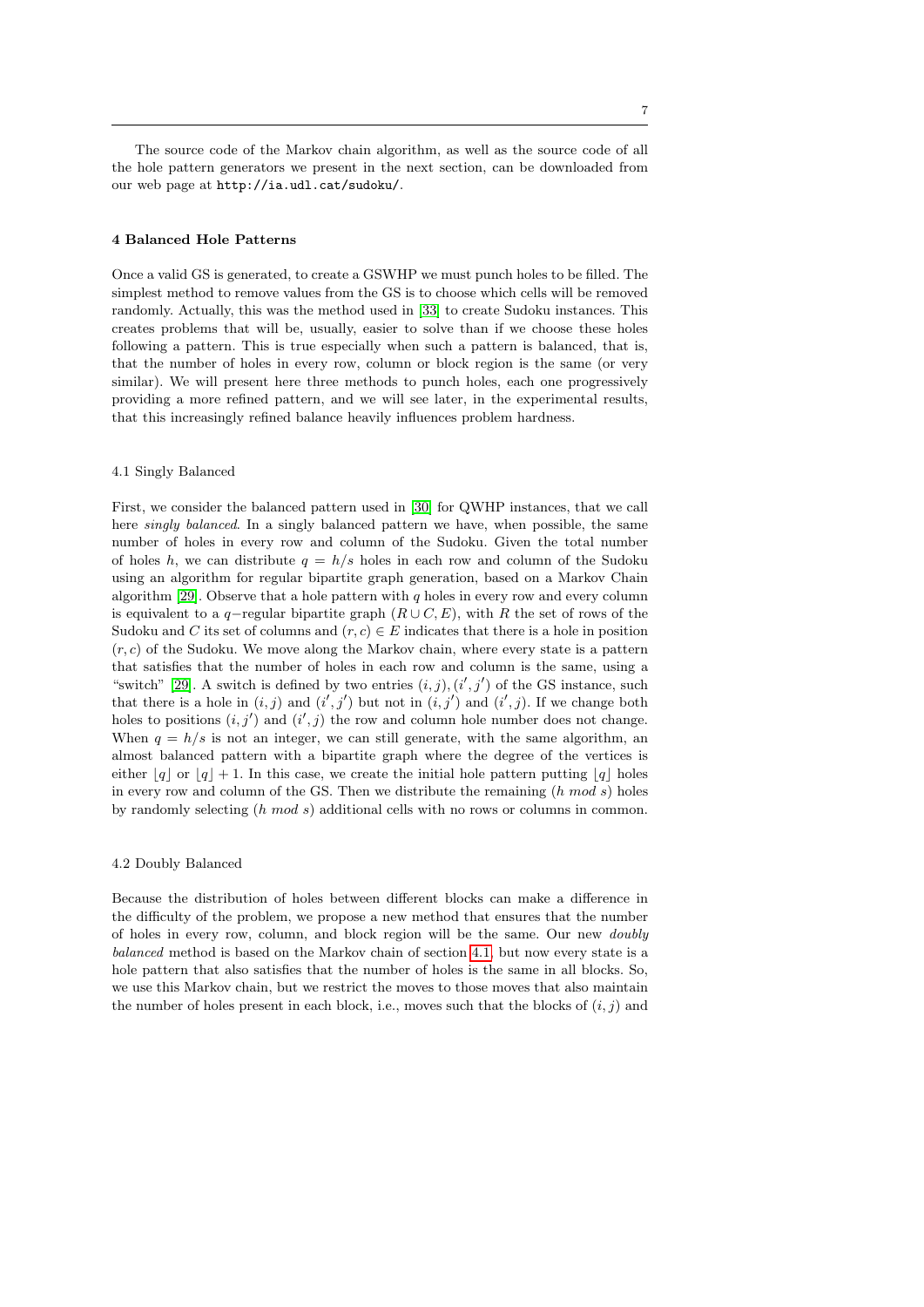$(i', j')$  are either in the same block row or the same block column, or both. Such moves always exist, even for a hole pattern with only one hole in each block. With this, we have the code detailed in Algorithm [1](#page-7-0) for generating a hole pattern H with  $q = h/s$ holes in each row, column and block, using a GS  $S(i, j)$  (with symbols  $\{1, \ldots, s\}$ ) to create the initial pattern considering each symbol as a hole, and then performing t moves trough the Markov chain in order to sample from the set of possible doubly balanced hole patterns.

<span id="page-7-0"></span>Algorithm 1: Algorithm to create Doubly Balanced hole patterns in a given GS

 $input : s, h, t$ output: a doubly balanced hole pattern  $H$  of order  $s$  with  $h$  holes  $H = \{ (i, j) | S(i, j) \in [1, \lfloor h/s \rfloor] \}$ for  $1 \ldots t$  do  $T = \{ switch((i, j), (i', j')) \text{ of } H \mid |i/l| = |i'/l| \lor |j/n| = |j'/n| \}$ pick a uniformly random  $switch((i,j), (i', j'))$  from T  $H = (H - \{(i, j), (i', j')\}) \cup \{(i, j'), (i', j)\}$ 

Observe that the Sudoku  $S$  considered to create the initial hole pattern can be any arbitrary Sudoku, and has no relation with the Sudoku to which we want to apply the hole pattern. Building such an arbitrary Sudoku can be done using Equations [1](#page-2-1) and [2.](#page-2-2)

This code, obviously, only generates a perfect doubly balanced pattern when  $h/s$ is an integer. If this is not the case, we generate a hole pattern that is almost a doubly balanced one. That is, a hole pattern  $H$  that contains  $h \mod s$  rows, columns and blocks with  $|h/s| + 1$  holes each and the remaining  $s - (h \mod s)$  rows, columns and blocks with  $\lfloor h/s \rfloor$  holes. To get this hole pattern, we generate the initial pattern as in Algorithm [1,](#page-7-0) but also select a random subset M (with  $|M| = (h \mod s)$ ) of the positions  $(i, j)$  of the Sudoku with  $S(i, j) = \lfloor h/s \rfloor + 1$  to select the positions of the additional  $(h \mod s)$  holes. So, the initial pattern will be:

$$
H = \{ (i, j) \mid S(i, j) \in [1, \lfloor h/s \rfloor] \} \cup
$$
  

$$
\{ (i, j) \mid S(i, j) = \lfloor h/s \rfloor + 1 \land (i, j) \in M \}
$$

# 4.3 Fully Balanced

Our last balanced method, which we call fully balanced, is a generalization of the previous one. Here, we also force the number of holes in each row and column inside each block to be the same, when possible. So, this method produces a fully balanced hole pattern if the block regions are square  $(m = n)$ , if the total number of holes h satisfies that  $q_1 = h/s$  is an integer (the number of holes in each block, row and column of the Sudoku) and if  $q_2 = q_1/n$  is also an integer (the number of holes in each row and column inside any block region). For that reason, in this model we restrict regions to √ be square (so  $n = \sqrt{s}$ ), although we do not restrict the number of holes, so in general we will not always get a fully balanced pattern. If all these conditions are met, because what we indeed need in every block is a hole pattern that is singly balanced inside the block, the following simple code generates a fully balanced Sudoku: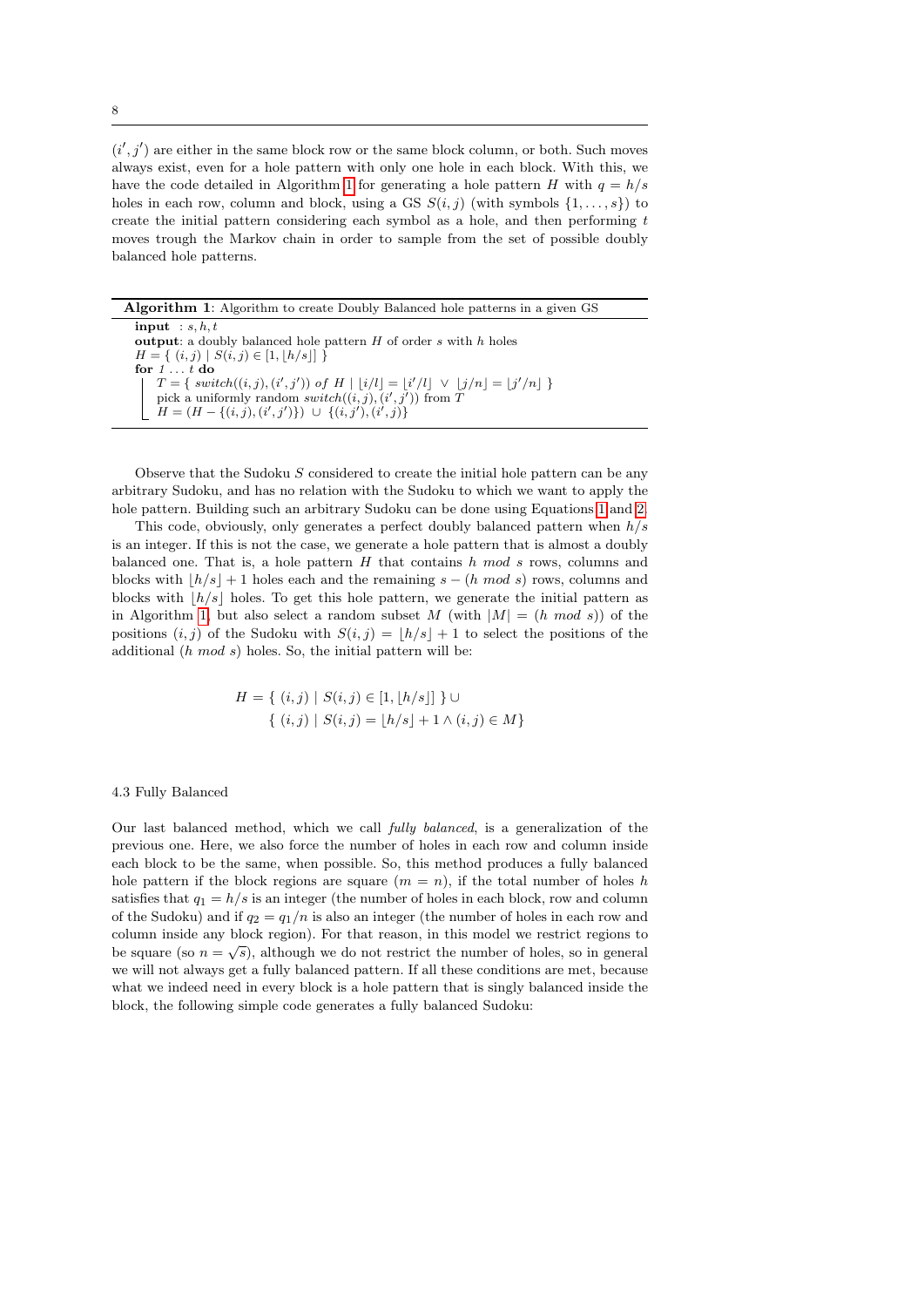Algorithm 2: Algorithm to create Fully Balanced hole patterns in a given GS

input :  $s, h$ 

output: a fully balanced hole pattern  $H$  of order  $s$  with  $h$  holes **for**  $i \in 1 \ldots \sqrt{s}$  do  $i \in I \ldots \sqrt{s}$  do<br>for  $j \in 1 \ldots \sqrt{s}$  do  $H' :=$  Singly balanced hole pattern of order  $\sqrt{s}$  with  $\lfloor h/s \rfloor$  holes

set the hole pattern of block region  $(i, j)$  in H equal to H



<span id="page-8-0"></span>Fig. 3 Fully balanced GS hole poking example. (a) LS of order  $\sqrt{s}$ , every cell is associated with a region block on the resulting GS instance. (b) Resulting hole pattern where grayed cells will be holes in the GS instance.

In the case that  $q_1 = h/s$  is not an integer, we have an additional set of  $(h \mod s)$ holes that we need to distribute as uniformly as possible between the s blocks. So, we will distribute one additional hole in every block region from a selected set of (h mod s) block regions. To do it, consider a Latin Square  $R(i, j)$  of order  $\sqrt{s}$ , with symbols  $\{0, \ldots, \sqrt{s}-1\}$ , such that entry  $R(i, j)$  is associated with the block region in block row i and block column j of our desired hole pattern. We use  $R(i, j)$  to decide which blocks will contain one additional hole, trying to select the same number of block regions from every block row and every block column. Let  $q = |((h \mod s) / \sqrt{s})|$  and regions from every block fow and every block column. Let  $q = \lfloor \frac{(n \mod s)}{s} \rfloor$  and  $r = \lfloor \frac{(n \mod s)}{s} \rfloor$  and  $r = \lfloor \frac{(n \mod s)}{s} \rfloor$ . Then, the set of blocks  $(i, j)$  that will contain one additional hole will be:

<span id="page-8-1"></span>
$$
\{(i,j) \mid R(i,j) < q\} \cup \{(i,j) \mid R(i,j) = q \land i < r\} \tag{3}
$$

Observe that we try to distribute the remaining  $(h \mod s)$  holes giving almost the same number holes to every block row and block column (take into account that when  $r > 0$ , we cannot evenly distribute holes, some block rows and some block columns will necessarily have one more hole than the rest of block rows or block columns).

Finally, given a block  $(i, j)$  and the number of holes  $h_{i,j}$  we have decided to distribute in the block, we basically use the Markov chain algorithm of section [4.1](#page-6-1) in order to have the same number of holes in every subrow and subcolumn of the block, or almost the same number when  $h_{i,j}/\sqrt{s}$  is not an integer.

This hole punching method can be easily seen in Fig. [3.](#page-8-0) In this example we poke 23 holes in a  $9 \times 9$  sudoku puzzle, i.e. a 81 cell sudoku. As the number of holes is not a multiple of the number of block regions, we must punch 2 holes in every block region, and the remaining 5 holes will be punched using Equation [3.](#page-8-1) For this example, we have  $h = 23$ ,  $s = 9$ ,  $q = 1$  and  $r = 2$ , thus Equation [3](#page-8-1) results in

$$
\{(i,j) \mid R(i,j) < 1\} \cup \{(i,j) \mid R(i,j) = 1 \land i < 2\}
$$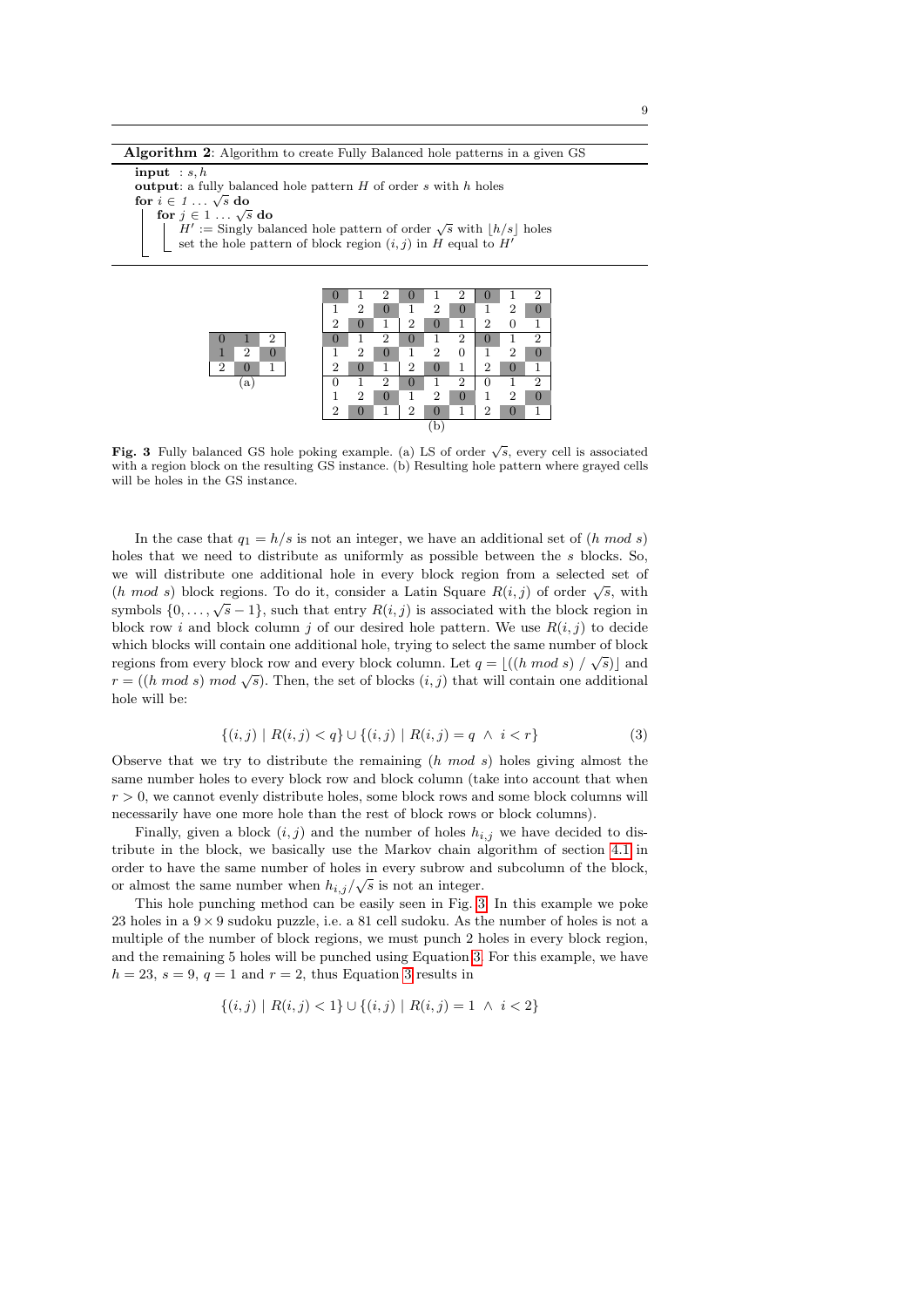this gives the following  $(i, j)$  values, referring to the following cells of LS in Fig. [3\(](#page-8-0)a) that will have one additional hole:  $\{(0, 0), (1, 2), (2, 1)\} \cup \{(0, 1), (1, 0)\}$ , shown in the figure as grayed cells. This leads to some unbalancing on some constraints, as are rows 3,5, and 7, that have less holes than the rest of the rows.

Once the number of holes to poke in every block region is set forth, we proceed as if the block region was a LS of  $\sqrt{s}$  order and punch holes accordingly. The result can be seen on Fig. [3\(](#page-8-0)b), where grayed cells represent holes, and, as it can be easily noticed, block regions with one additional hole (in the figure, block regions with 3 holes), correspond to grayed cells in [3\(](#page-8-0)a).

#### <span id="page-9-0"></span>5 Worst-case Complexity of GSP

It has been shown in [\[49\]](#page-24-5), that GSP is NP-complete for the particular case of square regions  $(n \text{ columns and } n \text{ rows})$ . As the empirical complexity results of Section [7](#page-15-0) will show, on average, GSP with rectangular regions is easier than with square regions (the complexity decreasing the larger the ratio  $n/m$ ) the next natural question to answer was if NP-completeness still applied to the rectangular case. We show here that this is the case.

**Theorem 1** GSP with block regions with m rows, n columns and  $n \neq m$  is NPcomplete.

**Proof:** The proof for this case is a generalization of the proof of [\[49\]](#page-24-5), and shows a reduction from QCP (Quasigroup Completion Problem) to GSP (Generalized Sudoku Problem).

The following construction uses a GSP with  $n > m$  but can be transformed to an isomorphic GSP with  $m > n$ , simply by a 90 degrees rotation.

Given an instance of the QCP of order  $m$ , the reduction follows by constructing an instance of GSP with region blocks with  $m$  rows and  $n$  columns such that the GSP instance has solution if and only if the QCP instance has solution. The symbols of the QCP instance are embedded into the first columns of the regions of the first region row.

Let  $L$  be the QCP instance and  $S$  the GSP instance, and their symbols be denoted by

$$
L = (L_{i,j}), 0 \le i, j \le m-1; S = (S_{i,j}^{k,l}), 0 \le i, l \le n-1, 0 \le j, k \le m-1,
$$

where  $S_{i,j}^{k,l}$  corresponds to the symbol of S located at k-th row and l-th column inside  $i$ -th region row,  $j$ -th region column.

Then, these symbols are ordered pairs defined as

$$
S_{i,j}^{k,l} = \begin{cases} (L_{k,j}, 0), & \text{if } i = l = 0\\ (k+j \pmod{m}, i+l \pmod{n}), & \text{otherwise.} \end{cases}
$$

Under this construction, the original cells of the QCP instance are mapped to cells of the GSP instance with  $i = l = 0$ , that is, to cells of the first region column in the regions of the first region row.

It is straightforward to observe the GSP instances with rectangular block regions have solution if and only if the QCP instance has solution, because the same argument used in [\[49\]](#page-24-5) can be used here to show that every solution to the QCP instance can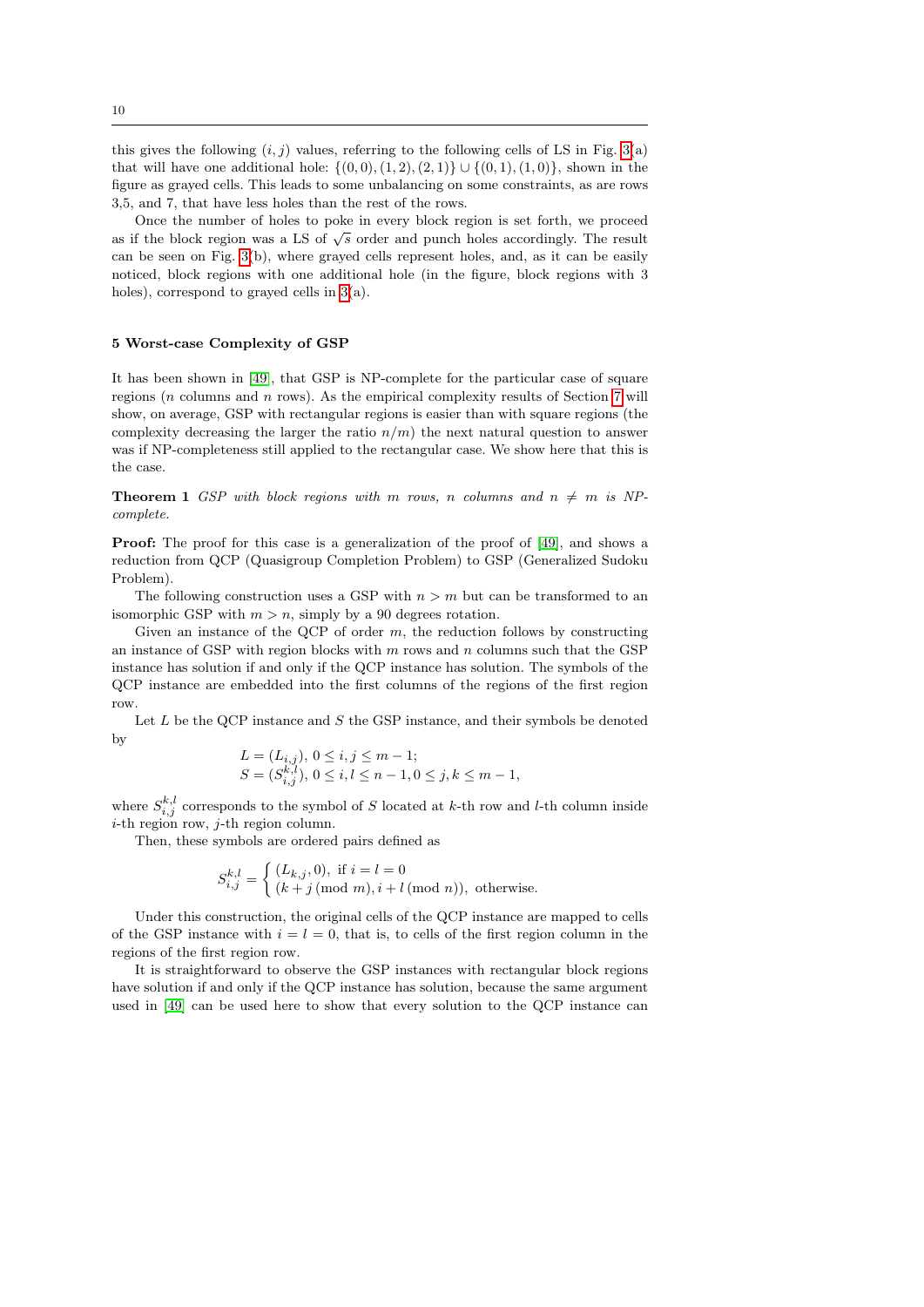be embedded into the GSP instance to give it a solution, and at the same time every solution to the GSP instance gives a solution to the QCP instance by looking at the symbols located at cells with  $i = l = 0$ .

# <span id="page-10-0"></span>6 Encodings and Solvers

In order to experimentally measure the hardness of the GSP instances we have decided to solve them by their translation to the SAT and CSP domains. In the following we present the encoding strategies and the state-of-the-art solvers we have applied.

#### 6.1 SAT and CSP

We consider the best performing encodings for the QCP analyzed in [\[6\]](#page-22-12), and we extend them with the suitable representation of the additional alldiff constraints for the blocks in the GSP. Through the rest of the section we will consider a GSP instance on s symbols.

## SAT

We focus on a particular type of SAT formulas, the CNF (clausal normal form) formulas.

**Definition 1** Boolean variables are denoted with lower case letters  $b_1, \ldots, b_n$  and can be assigned truth values  $0$  (or F) or 1 (or T). A *literal* is an expression of the form  $b_i$  or  $\neg b_i$ , where  $b_i$  is a Boolean variable. The *complement* of a literal l of the form  $b_i$   $(\neg b_i)$ , denoted by  $\overline{l}$ , is  $\neg b_i$   $(b_i)$ . A *clause c* of length s is a disjunction of s literals,  $l_1 \vee \ldots \vee l_s$ . A CNF formula of length t is a conjunction of t clauses,  $c_1 \wedge \ldots \wedge c_t$ .

<span id="page-10-1"></span>Definition 2 A *truth assignment* for a CNF formula is a mapping that assigns to every Boolean variable to value T or F. A truth assignment I satisfies a literal  $b_i$  ( $\neg b_i$ ) iff  $b_i = T$  ( $b_i = F$ ), satisfies a clause C iff it satisfies at least one of the literals in C, and satisfies a CNF formula  $\Gamma$  iff it satisfies all clauses in  $\Gamma$ . The SAT problem consists of deciding whether there exists a truth assignment to the variables such that the formula becomes satisfied.

The GSP can be modelled as a set of permutations, i.e., every row, column and block region has to be a permutation of s symbols. Permutations can be modelled through the use of the alldiff constraint, which states that a set of variables have to be assigned to different values.

When dealing with SAT solvers, in the end we need to encode the problem into a SAT formula in clausal normal form (CNF), since this is the input that accepts a SAT solver. In order to show how we can encode an alldiff constraint into CNF, we recall two well known constraints: at least one and at most one, which will be the building blocks of the alldiff constraint, and we show how these constraints are translated into CNF.

Given a set of  $B = \{b_1, \ldots, b_n\}$  of Boolean variables;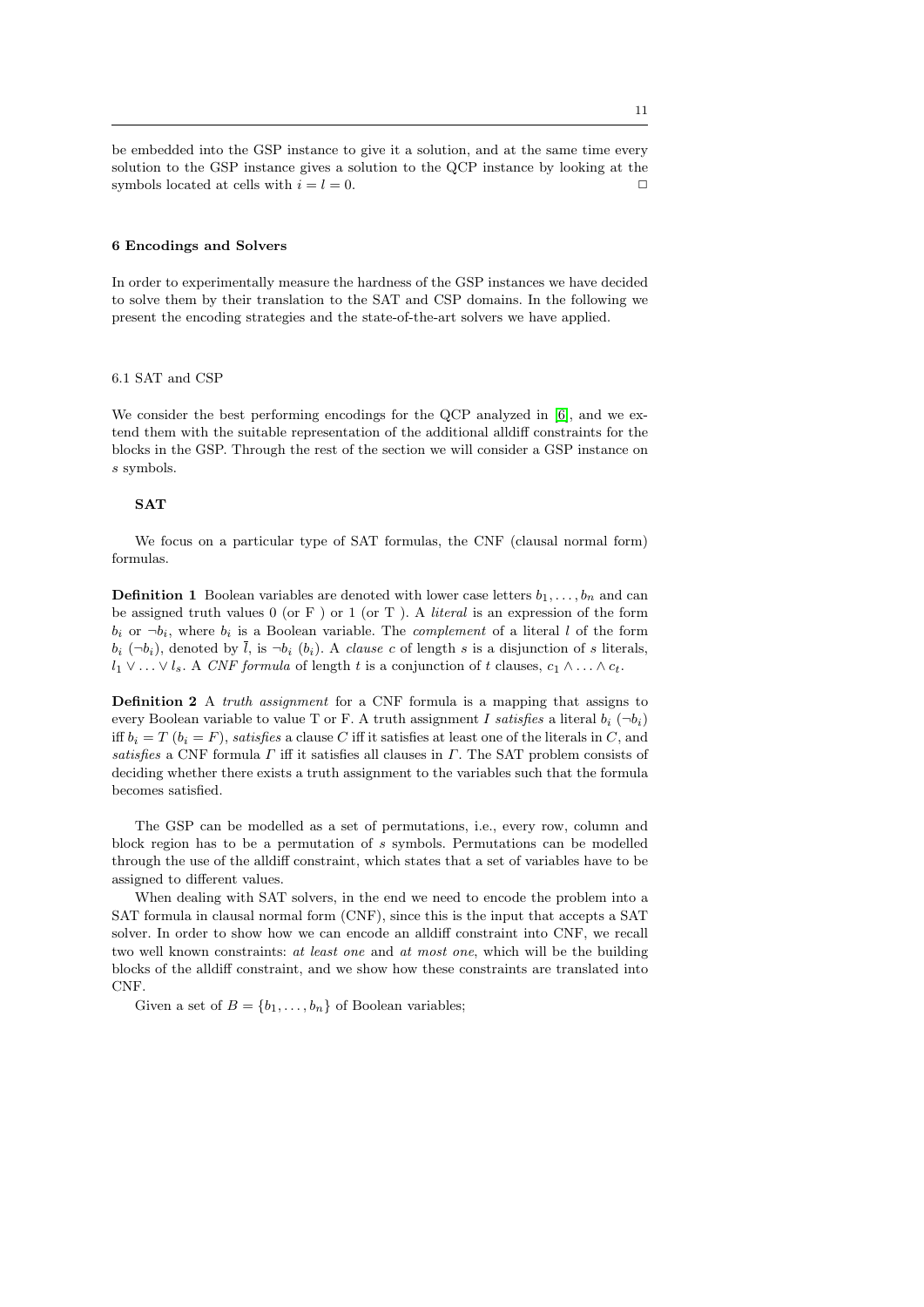$-$  the *at least one* constraint on  $B$  represents that at least one Boolean variable in  $B$ has to be true.

$$
\sum_{1}^{n} b_i \ge 1, \ b_i \in B
$$

The standard encoding into CNF produces the following clause:

$$
b_1 \vee \ldots \vee b_n
$$

 $-$  the *at most one* constraint on  $B$  represents that at most one Boolean variable in B can be true.

$$
\sum_{1}^{n} b_i \le 1, \ b_i \in B
$$

The standard encoding into CNF produces  $n * (n - 1)/2$  clauses:

$$
\neg b_i \vee \neg b_j, \ \forall i \neq j, \ 1 \leq i, j \leq n
$$

Lets consider that we have a group of s cells that take one symbol from a set of size s. Then, if we want to model an all iff constraint on the symbols assigned to these cells using the CNF encoding of the at least one and at most one constraints, we can do it in the following way:

- We use s Boolean variables per cell. Therefore, we have a set B of  $b_{ij}$  Boolean variables,  $1 \leq i, j \leq s$ , such that if the ith cell takes the jth symbol then the truth assignment evaluates  $b_{ij}$  to true, false otherwise.
- 1 Each symbol is assigned to at least one cell.

$$
\forall j, 1 \le j \le s, \sum_{i=1}^{i=s} b_{ij} \ge 1, \ b_{ij} \in B
$$

2 Each symbol is assigned to at most one cell.

$$
\forall j, 1 \le j \le s, \sum_{i=1}^{i=s} b_{ij} \le 1, b_{ij} \in B
$$

The previous at most one and at least one can be now translated into CNF. Notice that we could have also added the following two constraints:

3 Each cell has to have at least one symbol.

$$
\forall i, 1 \le i \le s, \sum_{j=1}^{j=s} b_{ij} \ge 1, \ b_{ij} \in B
$$

4 Each cell has to have at most one symbol.

$$
\forall i, 1 \le i \le s, \sum_{j=1}^{j=s} b_{ij} \le 1, \ b_{ij} \in B
$$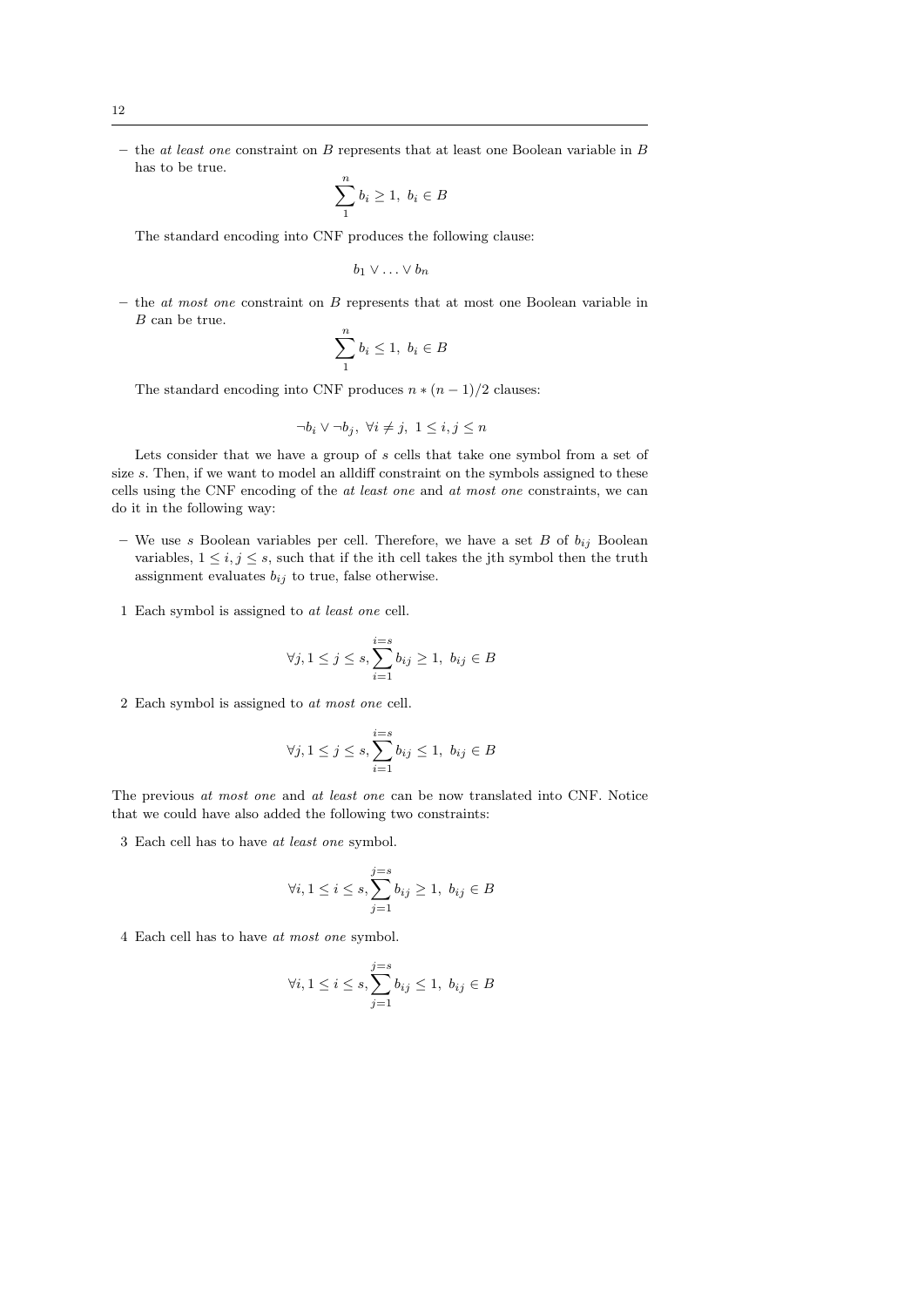Any subset of the previous constraints that includes at least 1 or 2 and also includes any pair at least one and at most one models the alldiff constraint of our problem. The addition of redundant constraints usually helps to increase the propagation power of the filtering algorithms incorporated into the solvers.

Once we know how to encode an alldiff constraint into CNF we can introduce the first SAT encoding for the GSP. This encoding extends the (2D) encoding proposed in [\[30\]](#page-23-14) for the QCP. The SAT encoding uses s Boolean variables per cell; each variable represents a symbol assigned to a cell, and the total number of variables is  $s^3$ .

The clauses corresponding to the 2D-GSP encoding represent the following constraints:

- Each cell c has to have at least one symbol (alo-cell<sub>c</sub>).
- Each symbol is assigned to at most one cell in each row r (amo-row<sub>r</sub>)
- Each symbol is assigned to at most one cell in each column  $cl$  (amo-column<sub>cl</sub>).

The previous constraints encode the alldiff constraints on the rows and columns. Then, in order to fully encode a GSP, for each block region  $b$  we add the clauses that represent the following constraint:

– Each symbol is assigned to at most one cell in each block  $b$  (amo-block<sub>b</sub>).

In [\[30\]](#page-23-14) it was already shown that the 2D encoding for QCP is not really efficient in terms of the computation time needed by the SAT solver to find a truth assignment that satisfies the formula. A second encoding, the SAT 3-dimensional (3D) encoding was proposed. This encoding adds a set of redundant constraints that help to increase the propagation power of SAT solvers. In [\[2\]](#page-22-2), it was shown that this propagation power is equivalent to the application of the Arc consistency filtering algorithm applied by CSP solvers. The clauses corresponding to our extension of the 3D encoding for the GSP (3D-GSP) represent the following constraints:

- Each cell c has to have at least one symbol (alo-cell<sub>c</sub>).
- Each cell c has to have at most one symbol (amo-cell<sub>c</sub>).
- Each symbol is assigned to at least one cell in each row r (alo-row<sub>r</sub>);
- Each symbol is assigned to at most one cell in each row r (amo-row<sub>r</sub>)
- Each symbol is assigned to at least one cell in each column  $r$  (alo-column<sub>cl</sub>);
- Each symbol is assigned to at most one cell in each column cl (amo-column<sub>cl</sub>).
- Each symbol is assigned to at least one cell in each block b (alo-block<sub>b</sub>).
- Each symbol is assigned to at most one cell in each block b (amo-block<sub>b</sub>).

As we can see, we have added for every at least one and at most one constraints their counterparts. The above SAT encoding was proposed independently in [\[2\]](#page-22-2) and [\[36\]](#page-23-11). For the experimental investigation we considered the best SAT solvers in the previous ex-perimental studies on the QCP [\[30,](#page-23-14)2]: Satz [\[34\]](#page-23-18), zChaff [\[40\]](#page-23-19), MiniSAT [\[18\]](#page-22-13), and Siege<sup>[4](#page-12-0)</sup>.

#### **CSP**

We also wanted to evaluate the encodings of the GSP into the Constraint Satisfaction Problem (CSP) and to test the performance of the CSP solvers.

<span id="page-12-0"></span><sup>4</sup> Available at http://www.cs.sfu.ca/∼cl/software/siege/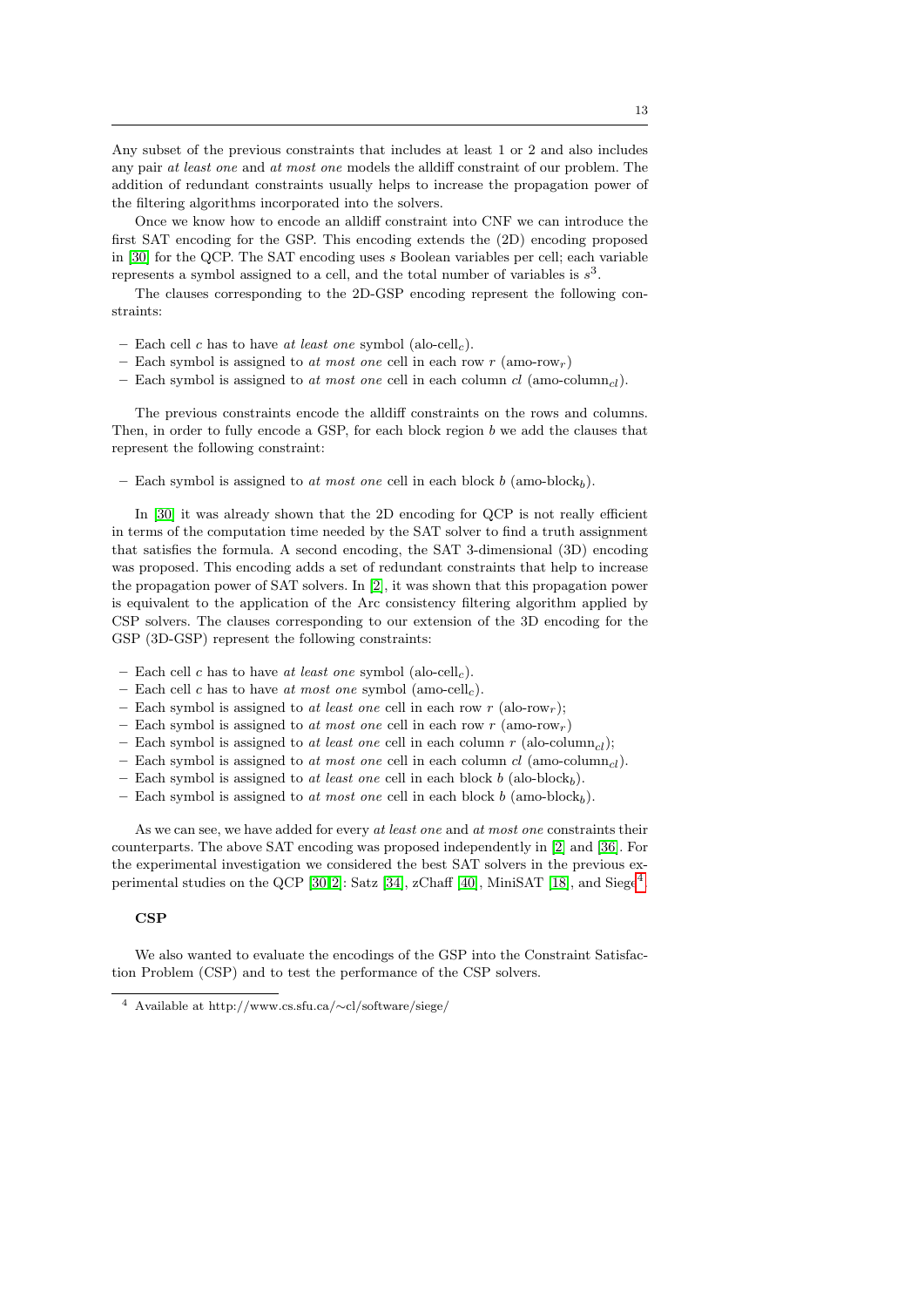Definition 3 A constraint satisfaction problem (CSP) instance, or constraint network is defined as a triple  $\langle X, D, C \rangle$ , where  $X = \{x_1, \ldots, x_n\}$  is a set of variables,  $D =$  ${d(x_1), \ldots, d(x_n)}$  is a set of domains containing the values the variables may take, and  $C = \{C_1, \ldots, C_p\}$  is a set of constraints. Each constraint  $C_i = \langle S_i, R_i \rangle$  is defined as a relation  $R_i$  over a subset of variables  $S_i = \{x_{i_1}, \ldots, x_{i_k}\},$  called the *constraint* scope. The relation  $R_i$  may be represented extensionally as a subset of the Cartesian product  $d(x_{i_1}) \times \cdots \times d(x_{i_k})$ . This is also called a *good* representation of the relation. A nogood representation presents the relation extensionally as the complement of the good representation into the previous Cartesian product. A *Binary CSP* is a CSP where all the constraints have a scope of size at most two.

**Definition 4** An *assignment* for a CSP instance  $\langle X, D, C \rangle$  is a mapping that assigns to each variable  $x_i \in Y$ , where  $Y \subseteq X$ , a value from  $d(x_i)$ . An assignment I satisfies a constraint  $\langle \{x_{i_1},...,x_{i_k}\}, R_i \rangle \in C$ , if  $\langle I(x_{i_1}),..., I(x_{i_k}) \rangle \in R_i$ . An assignment I with domain Y is consistent, if for every constraint  $C_i \in C$  defined on variables  $Y' \subseteq Y$ , I restricted to  $Y'$  satisfies  $C_i$ .

The Constraint Satisfaction Problem (CSP) consists of, given a CSP instance, finding an assignment that satisfies the instance, if it exists, or showing that it is unsatisfiable.

The CSP encoding of the GSP extends the "bichannelling model" used in [\[17\]](#page-22-14) for QCP, that uses dual variables linked with the primal variables in order to produce a higher propagation during search. We have two different sets of variables:

- A set of primal variables  $X = \{x_{ij} \mid 1 \leq i \leq s, 1 \leq j \leq s\}$ ; the value of  $x_{ij}$  is the symbol assigned to the cell in the ith row and jth column.
- Two sets of *dual variables:*  $R = \{r_{ik} \mid 1 \leq i \leq s, 1 \leq k \leq s\}$ , where the value of  $r_{ik}$  is the column j where symbol k occurs in row i; and  $C = \{c_{ik} | 1 \le j \le s, 0 \le k \le s\}$ where the value of  $c_{ik}$  represents the row i where symbol k occurs in column j.

The domain of all variables is  $\{1, \ldots, s\}$ , where these values represent respectively symbols, columns, and rows. Variables of different types are linked by channeling constraints:

- Row channeling constraints link the primal variables with the row dual variables:  $x_{ij} = k \Leftrightarrow r_{ik} = j.$
- Column channeling constraints link the primal variables with the column dual variables:  $x_{ij} = k \Leftrightarrow c_{jk} = i$ .

The concrete CSP encoding we use in our experimental investigation is a Binary CSP represented with nogoods. Finally, for each block we add the nogoods representing the alldiff constraint over the set of primal variables involved in each block of the Sudoku problem.

For the experimental investigation we used a variation of the MAC solver by Régin and Bessière  $[10]$  (MAC-LAH) proposed in  $[6]$  that incorporates the technique of failed literals and the Satz's heuristic in terms of a CSP approach. The description of the heuristic is the following:

1. For each free CSP variable of domain size 2, we propagate each value of the domain in order to see if the domain can be reduced. As a result, the domain can remain as before, can be a singleton or can be empty. In the first case, we weight the variable using the balance function H of Satz's heuristics, where  $w(x = i)$  is the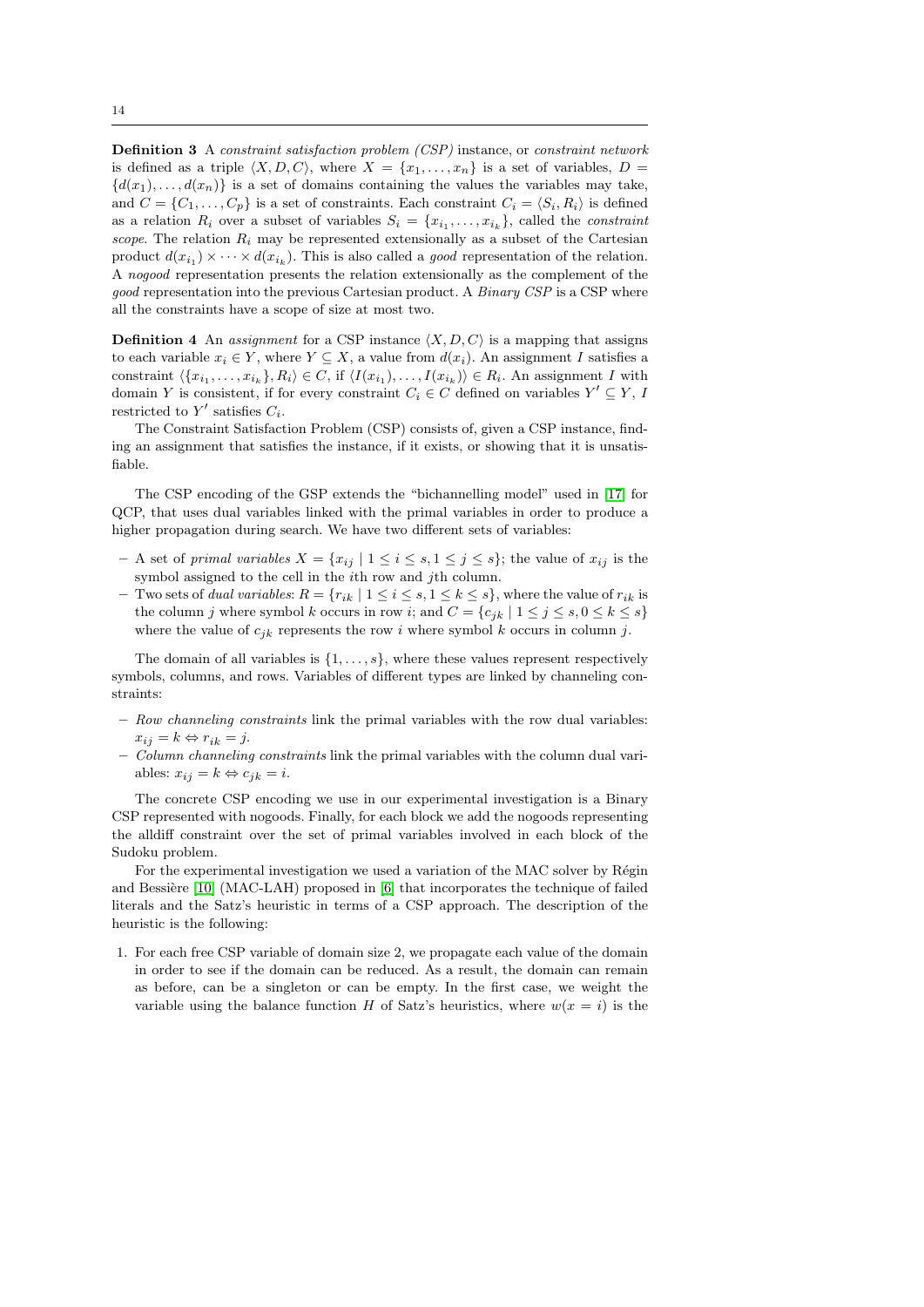number of times that domains whose size is greater than 2 have been reduced after propagating the value i. In the second case, we fix the variable to the only value of its domain. In the third case, we have detected an inconsistency and we backtrack.

- 2. We select the first free CSP variable of domain size 2 with greatest value of function H.
- 3. If there is no candidate variable in step 2, we apply the default heuristic of the CSP solver (in our experiments, the minimum domain first heuristic).

As pointed out in [\[6\]](#page-22-12) it is interesting to notice that each pair of constraints (alo, amo) into the SAT encoding, actually represent a CSP variable that takes the ith value, when the ith Boolean variable involved into the pair is true and the rest are false (the only allowed interpretations). For example, the pair (alo-cell<sub>c</sub>, amo-cell<sub>c</sub>) models the primal CSP variable for the cell c. The channeling constraints considered in the CSP encoding are represented in the SAT encoding by the pairs (alo,amo) used for the rows and columns.

In particular, every pair (alo,amo) into the SAT encoding corresponds to a cardinality constraint of the form  $\sum_{n} b_i = 1$ , where the  $b_i$ 's represent the Boolean variables involved into the constraint. It is worth mentioning that there are solvers that can directly manage this kind of constraints; many-valued SAT solvers as described in [\[5\]](#page-22-16), Satisfiability Modulo Theories (SMT) solvers, or Pseudo-Boolean solvers. However, in the current work we have not conducted any experimental investigation in this sense.

# 6.2 Higher arity CSP encoding

With higher arity constraints solvers, although we can use both approaches (so called primal and dual or 3D encoding) to solve the problem, we have used only 3D encoding. The higher arity constraint solver used is a state of the art solver, named Minion[\[21\]](#page-23-20). Problem variables are defined as multivalued variables (in our case, using Minion scalar variable type ) and we have two sets, primal and dual variables, that correspond to the same sets as defined in CSP encoding section [\(6.1\)](#page-10-1).

The encoding of GSP using the primal encoding with higher arity constraints uses the following global constraints, defined over all variables of the row, column or region block, as corresponds:

- One alldiff constraint for every row
- One alldiff constraint for every column
- One alldiff constraint for every region block

Channeling constraints (to ensure that values are consistent between primal variables and their corresponding dual variables), have been built, due to Minion language limitations, using two reification (implication) constraints. And so, we have:

- A set of row channeling constraints, linking problem variables (primal variables) with row variables.
- A set of column channeling constraints, linking problem variables (primal variables) with column variables.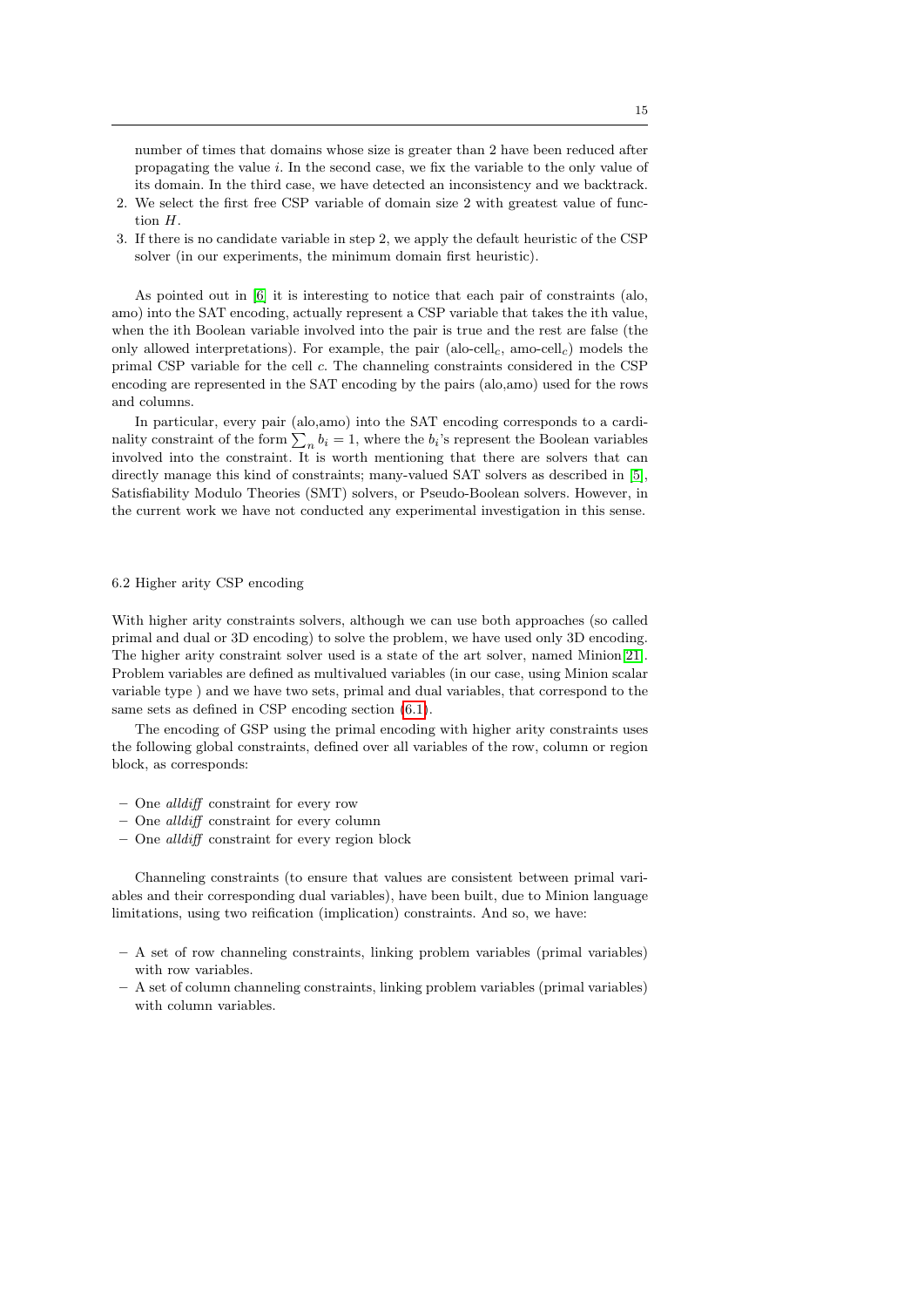#### <span id="page-15-0"></span>7 Typical case complexity

In this section, we experimentally analyze the complexity behavior of GSWHP problems depending on the employed method for punching holes. We first compare the complexity patterns among singly balanced GSWHP problems for distinct block region shapes, looking as well to the performance of different solving algorithms at the hardest zone of the complexity pattern. Finally, we show how this complexity is raised when more balanced puncturing methods for generating holes (doubly and fully) are used.

#### 7.1 Singly Balanced

We consider the complexity of solving GSWHP instances generated with the Singly Balanced method. Our first set of results shows the complexity of Solving GSWHP instances with different block factor forms, comparing it with the complexity of solving QWHP instances. Fig. [4](#page-16-0) shows the results for GSWHP with blocks  $15\times2$ ,  $10\times3$  and  $6\times5$ (size 30) and QWHP also of size 30 (the encoding used for QWHP is 3D). We employ 100 instances per point and MiniSAT solver with 5,000 seconds cutoff. Complexity patterns are quite similar. First, all of them show the characteristic easy-hard-easy behavior depending on the number of holes and associated to a phase transition effect that is mentioned in the next section. This typical behavior for Sudoku problems was already cited in [\[2,](#page-22-2) [33\]](#page-23-12). Second, it's worth to note that the closer to a square is the block region shape, the greater is its peak complexity. So, for the same size, the easiest instances are from QWHP and the hardest ones those from GSWHP with almost square blocks<sup>[5](#page-15-1)</sup>. Observe that the difference between QWHP and GSWHP with square blocks is about three orders of magnitude for this size. Our conjecture is the following; for a GSWHP instance with blocks  $n \times m = s$ , for a given s, each cell has the following constraints:

- $s 1$  constraints with cells in the same block
- $(m-1) \cdot n$  constraints with the remainder cells in the same row
- $(n 1) \cdot m$  constraints with the remainder cells in the same column

giving a total number of constraints per cell of

$$
3s - 1 - n - \frac{s}{n}.
$$

Deriving respect to *n* and setting equal to zero, we obtain a maximum for  $n = \sqrt{s}$ , i.e. squared blocks. Being GSWHP a satisfiable problem, independently of the puncturing method, squared blocks lead to more constrained problems and as experimentation proves, harder to solve.

The shape of the blocks can also make a difference with respect to the effect on the block constraints when the heuristic of the algorithm is evaluating the next assignment to perform. Consider a Sudoku with block regions with  $m$  rows and  $n$  columns. If the heuristic of the solver is evaluating the effect of coloring a cell  $(i, j)$  with color c, observe that an inmmediate consequence of such assignment will be that color  $c$  will be removed from the domain of all the cells in column  $j$  and row  $i$  (and from all the cells of its block region). But for block regions different of the block region of the cell

<span id="page-15-1"></span><sup>5</sup> Since 30 is not a perfect square, we cannot have perfectly square blocks.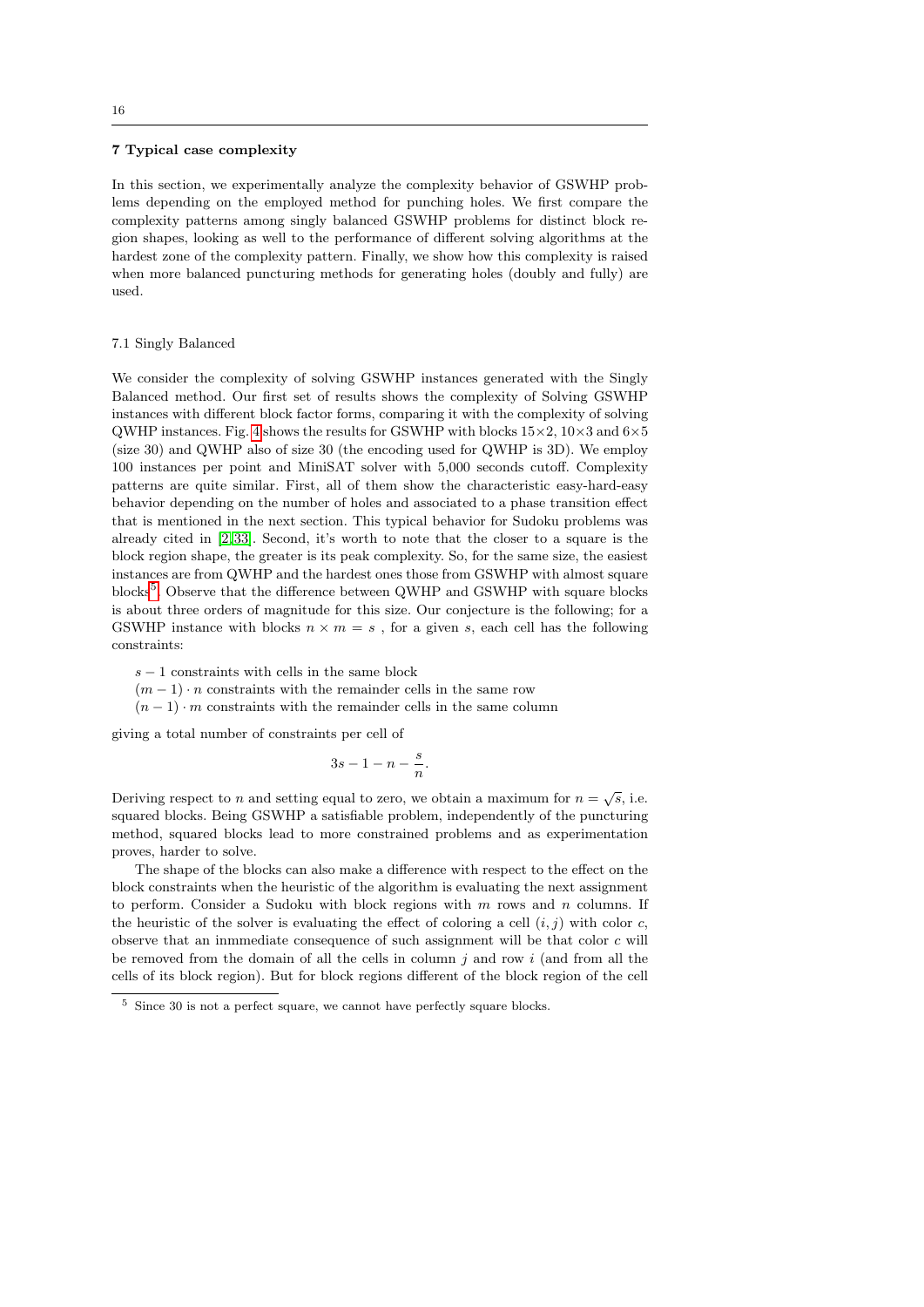

<span id="page-16-0"></span>Fig. 4 Empirical complexity patterns for singly balanced GSWHP instances with different block regions form factor and same size

 $(i, j)$  the impact will not be uniform. For a block region that intersects with column  $j, m$  cells from the block region will become more constrained, so that from the total  $mxn = s$  cells of the block region the color c will be only possible to be assigned to at most  $m \times n - m$  cells. Analogously, for a block region that intersects with row i, n cells from the block region will become more constrained, so in this case from the total  $m \times n$  cells of the block region the color c will be only possible to be assigned to at most  $m \times n-n$  cells. So, observe that these two quantities will be different when  $m \neq n$ . For example, if  $n >> m$ , the block regions that interset row i will lose a higher percentatge number of possible cells to receive color  $c$  than the block regions that intersect column j. That means that for rectangular block regions, the assignments that the heuristic chooses can lead towards overconstrained subproblems more quickly than with square block regions, so partial assignments that do not lead to complete solutions may be pruned earlier.

We observe the same qualitative behavior when using different SAT algorithms. The main difference is the magnitude of the peak of the complexity curve. Fig. [5](#page-17-0) shows a plot with the performance of different algorithms in the critically constrained area for different GSWHP problems. The plot shows, for different sizes and different algorithms, the percentage of solved instances from a test-set of 200 instances, when using a cutoff of  $10^4$  seconds. For small sizes, all algorithms solve almost all the instances. But as the hardness increases, the solver MiniSAT clearly outperforms the other solvers.

#### 7.2 Doubly and Fully Balanced

Next, we consider the doubly and fully balanced method for punching holes. When using doubly balanced, the typical hardness of the GSWHP instances seems to be very similar to the singly balanced method for small sizes, however, as we increase the size of the instances, bigger differences appear in computational hardness. This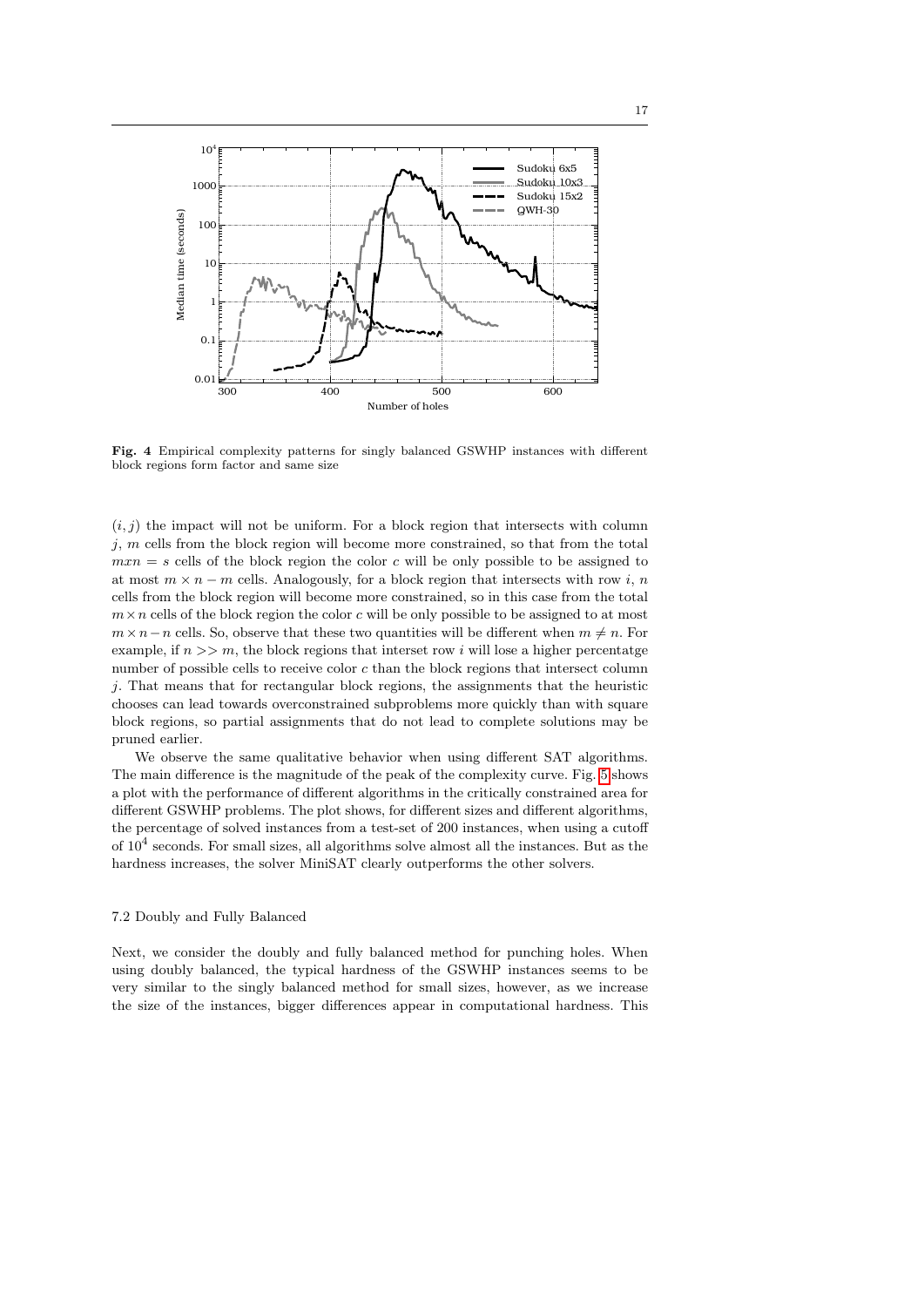

<span id="page-17-0"></span>Fig. 5 Empirical complexity patterns for singly balanced GSWHP instances with different block shapes.  $10^4$  seconds time out

<span id="page-17-1"></span>Table 1 Comparison of percentage of solved GSWHP instances generated with three methods (singly, doubly, and fully balanced) for putting holes, for instances at the peak of hardness. 500 instances per row with a 5,000 seconds time out

|             |       | Satz   |        |       | Minisat |         |       |
|-------------|-------|--------|--------|-------|---------|---------|-------|
| block       | holes | singly | doubly | fully | singly  | doubly  | fully |
| $5\times5$  | 344   | 98.8   | 98.8   | 77.0  | 100.0   | 100.0   | 95.6  |
| $7\times4$  | 414   | 71.6   | 67.4   | n/a   | 98.8    | 97.0    | n/a   |
| $10\times3$ | 446   | 58.4   | 54.0   | n/a   | 95.8    | 93.4    | n/a   |
| $6\times5$  | 480   | 18.6   | 11.6   | n/a   | 81.4    | 71.4    | n/a   |
| $16\times2$ | 462   | 85.8   | 79.2   | n/a   | 98.4    | 96.8    | n/a   |
| $8\times4$  | 518   | 2.6    | 1.8    | n/a   | 37.4    | 31.6    | n/a   |
| $17\times2$ | 504   | 48.6   | 37.8   | n/a   | 85.2    | 76.0    | n/a   |
| $18\times2$ | 572   | 33.8   | 24.9   | n/a   | 91.6    | 86.0    | n/a   |
| $6\times 6$ | 686   | 0.0    | 0.0    | 0.0   | 3.2     | $1.6\,$ | 0.0   |

is probably due to the fact that the singly balanced method tends to distribute the holes uniformly between blocks in such a way that the difference with respect to the doubly balanced method is not significant for small instances. This can be quantified by looking at the percentage of solved instances from a test-set with 500 instances, for both methods, when working with a cutoff of 5,000 seconds. Table [1](#page-17-1) shows these values. Solved ratios are almost the same for  $5\times5$  Sudokus, but as the order increases, so does the relative difference between doubly and singly balance methods in terms of ratio of solved instances as well as in terms of time to solve them as reflected in Table [2.](#page-18-1) Our doubly balanced method, then, gives harder instances than those produced by balanced QWH, guaranteeing satisfiabilitiy as well, and therefore constituting a good benchmark for the evaluation of local and systematic search methods.

Besides, when applicable (squared blocks), the fully balanced method generates even harder instances. Due to the hardness of the problems generated by this method,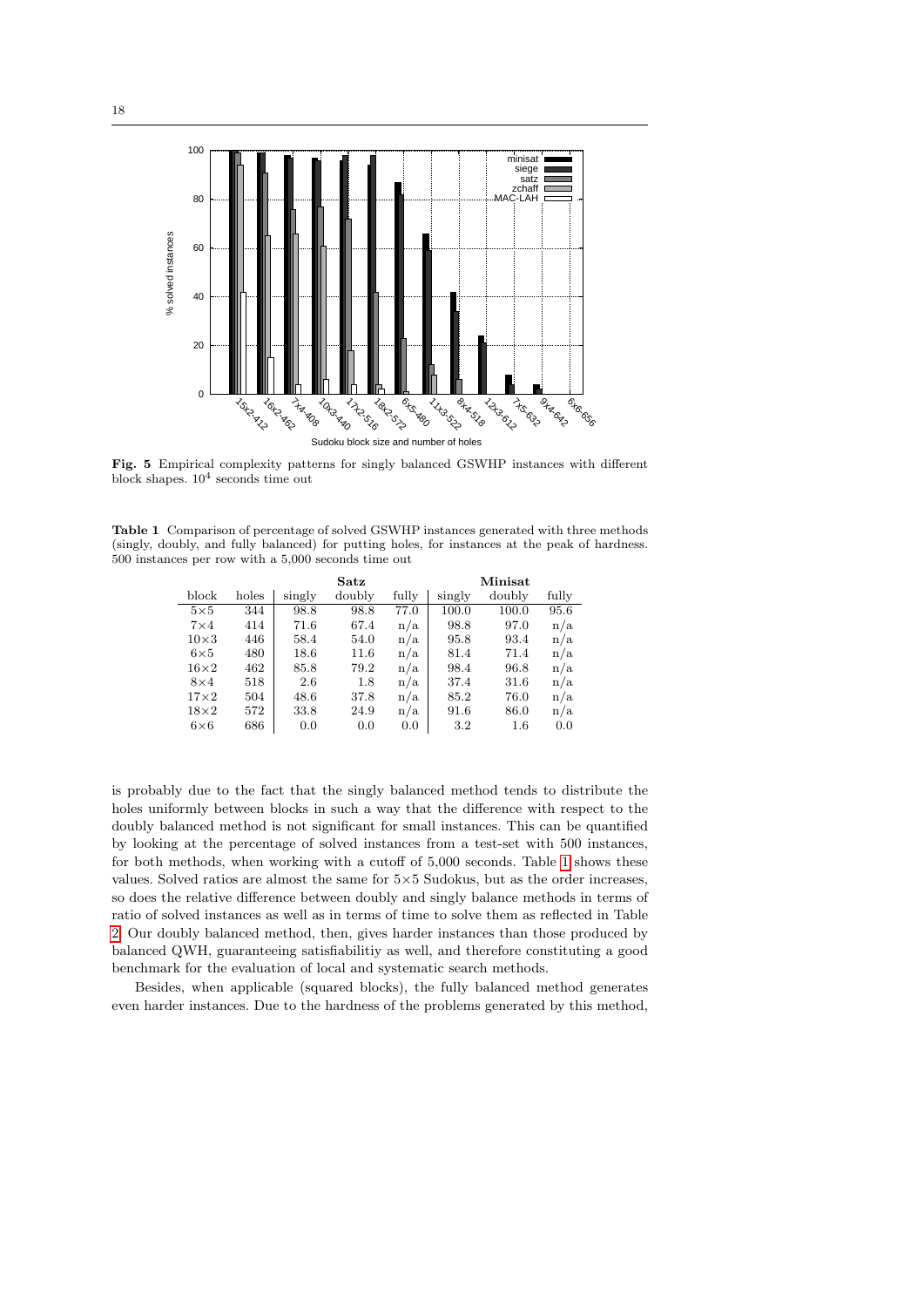Table 2 Median time (in seconds) for GSWHP problems from Table [1](#page-17-1) where the percentage of solved instances is greater than 50%

<span id="page-18-1"></span>

|             |       |        | Satz   |       | Minisat |        |       |
|-------------|-------|--------|--------|-------|---------|--------|-------|
| block       | holes | singly | doubly | fully | singly  | doubly | fully |
| $5\times5$  | 344   | 13     | 12     | 733   | 3       | 3      | 129   |
| $7\times4$  | 414   | 1,236  | 1,480  | n/a   | 55      | 65     | n/a   |
| $10\times3$ | 446   | 2,646  | 4,227  | n/a   | 91      | 117    | n/a   |
| $6\times5$  | 480   |        |        | n/a   | 663     | 1,481  | n/a   |
| $16\times2$ | 462   | 150    | 465    | n/a   | 15      | 40     | n/a   |
| $8\times4$  | 518   |        |        | n/a   | 2,529   | 5,027  | n/a   |
| $17\times2$ | 504   |        |        | n/a   | 220     | 497    | n/a   |
| $18\times2$ | 572   |        |        | n/a   | 103     | 213    | n/a   |



<span id="page-18-2"></span>Fig. 6 Comparison of the hardness of instances generated using single, doubly balanced and fully balanced methods of punching holes. Plot shows the rate of solved instances (using Minisat over 200 generated instances) for a specified time out in seconds as a function of the number of holes

we are able to compute results only for small GSWHP of size  $5\times5$ , but even in this sort of problems, fully balanced method is able to produce much harder instances (in time) than singly and doubly balanced. In order to depict such differences, Fig. [6](#page-18-2) compares the hardness of the three balanced methods for GSWHP sizes of  $5\times5$  and  $6\times6$ , along a broad range of holes, above and below the peak of hardness.

We also conducted experimentation using state of the art solvers implementing high arity constraints such as Minion[\[21\]](#page-23-20). Results in Table [3](#page-19-0) show the behavior of a MAC [\[10\]](#page-22-15) as compared to Minion. In this case the instances were created with the doubly balanced hole pattern. The results show that, even for rather small puzzle sizes, Minion is unable to solve a significant number of instances.

# <span id="page-18-0"></span>8 Backbone

In this section, results about the correlation between the backbone of the GSWH instances and computational hardness are discussed. A variable pertains to the backbone of the instance if it adopts the same value in all the solutions of the instance. The backbone fraction is the number of backbone variables versus the total number of variables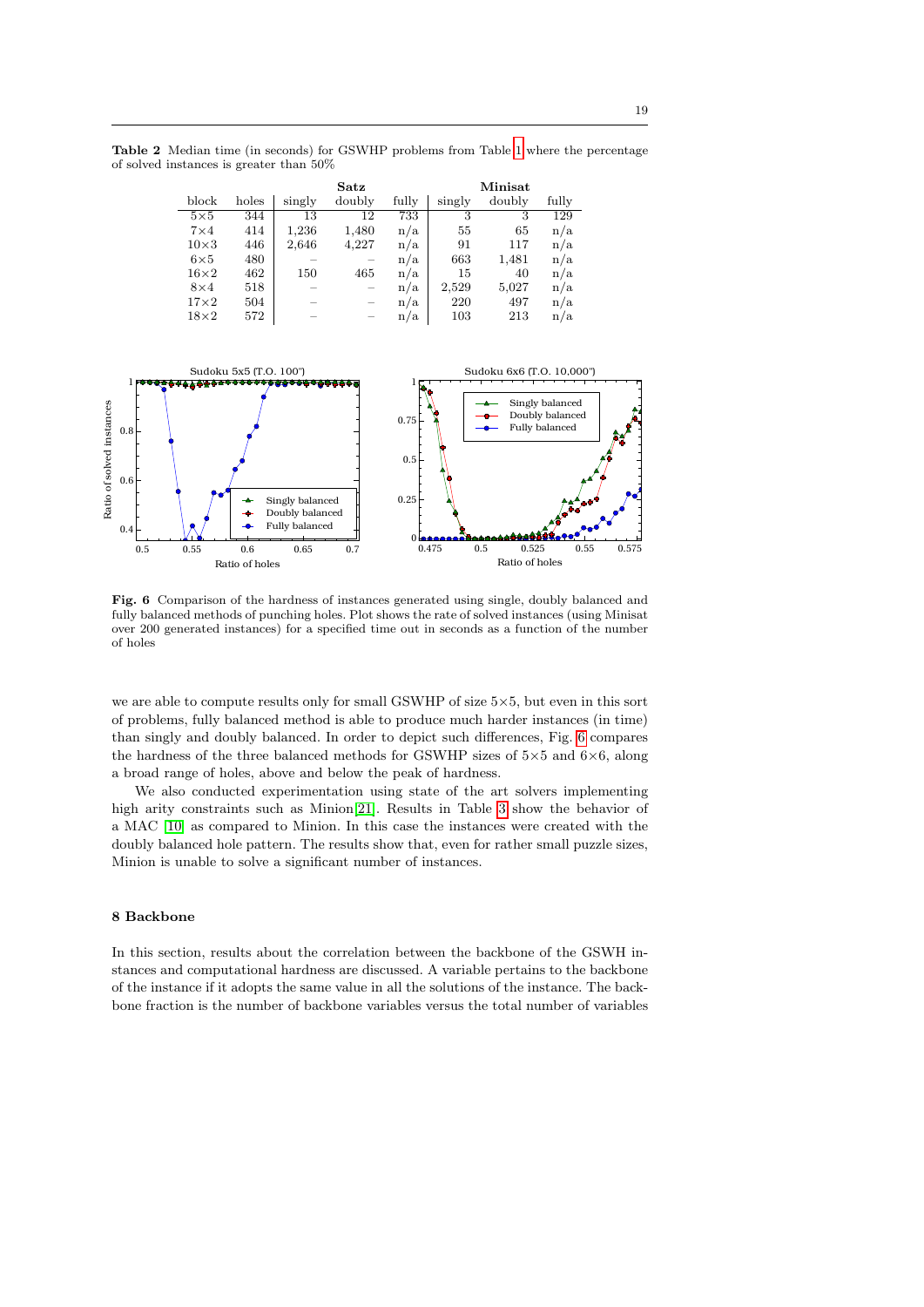<span id="page-19-0"></span>

|            |       |          | MAC      |          | Minion   |
|------------|-------|----------|----------|----------|----------|
| block      | holes | % solved | median   | % solved | median   |
| $4\times4$ | 148   | 100      | 0.19     | 100      | 7.98     |
| $5\times4$ | 222   | 100      | 1.7      | 11       | > 10,000 |
| $5\times5$ | 346   | 42       | > 10,000 | $\cup$   | > 10,000 |

ratio. As GSWHP instances have always at least one solution, the backbone is well defined for them. Observe that instances with a unique solution will have all of their variables in the backbone, whereas instances with many different solutions will have an smaller backbone fraction. So, the backbone fraction can be used to quantify how much different are all the solutions of an instance.

It has been previously shown for other NP problems that there is a correlation between problem hardness and backbone fraction such that the hardest problems seem to be concentrated around the point where a sudden change on the backbone fraction occurs, like for example SAT [\[38\]](#page-23-21) and QWHP [\[1\]](#page-22-11). So, given that the usual 3x3 Sudoku puzzles have the additional property of having unique solution, it is natural to question whether for Generalized Sudoku Problems, like GSWHP, the property of solution uniqueness is really fundamental for problem hardness.

It is known that computing the exact backbone is an intractable problem [\[31\]](#page-23-22), so we consider only an approximation of the full backbone. In particular, we use the look-ahead backbone provided by the solver Satz when solving the SAT encoding of GSWHP instances. This is the set of variables that Satz discovers to have a unique value by checking all possible individual assignments (for every variable check the effect of assigning it either the value true or false) with unit propagation<sup>[6](#page-19-1)</sup> and fixing every discovered backbone variable, until no new backbone variable is discovered.

In our approximation of the backbone, we consider the fraction of look-ahead backbone variables discovered by Satz over the number of variables of the (satisfiable) SAT encoded instance. Our satisfiable SAT instances are obtained after preprocessing our GSWHP instances for discarding the cells that are discovered to have a unique possible value due to the initial partial assignment of the cells of the Sudoku and the propagation of the Sudoku constraints.

Fig. [7](#page-20-0) shows the evolution of the backbone together with the complexity (median time) to solve the instances, for different region shapes, but normalized so that the value at the peak of hardness coincides with the maximum number of look-ahead backbone variables. We observe that this approximated backbone fraction starts to increase until it reaches a point where it decreases abruptly and then it again starts to increase, but this time more slowly. The point where it reaches the minimum value is around the value where the hardness starts to increase towards its peak. So, this point of "sudden" decrease in the backbone fraction can be used as a sign for the beginning of the hard region of the problem. It is remarkable that even though the backbone is hard to approximate, in this problem this approximated backbone provides valuable information. Observe that the sudden decrease in the backbone fraction actually indicates the point

<span id="page-19-1"></span> $6$  Unit propagation is a linear-time constraint propagation rule that simplifies formulas with unit literals by discarding clauses that contain a unit literal as satisfied clauses, and eliminating complementary literals from the rest of clauses because they cannot be satisfied.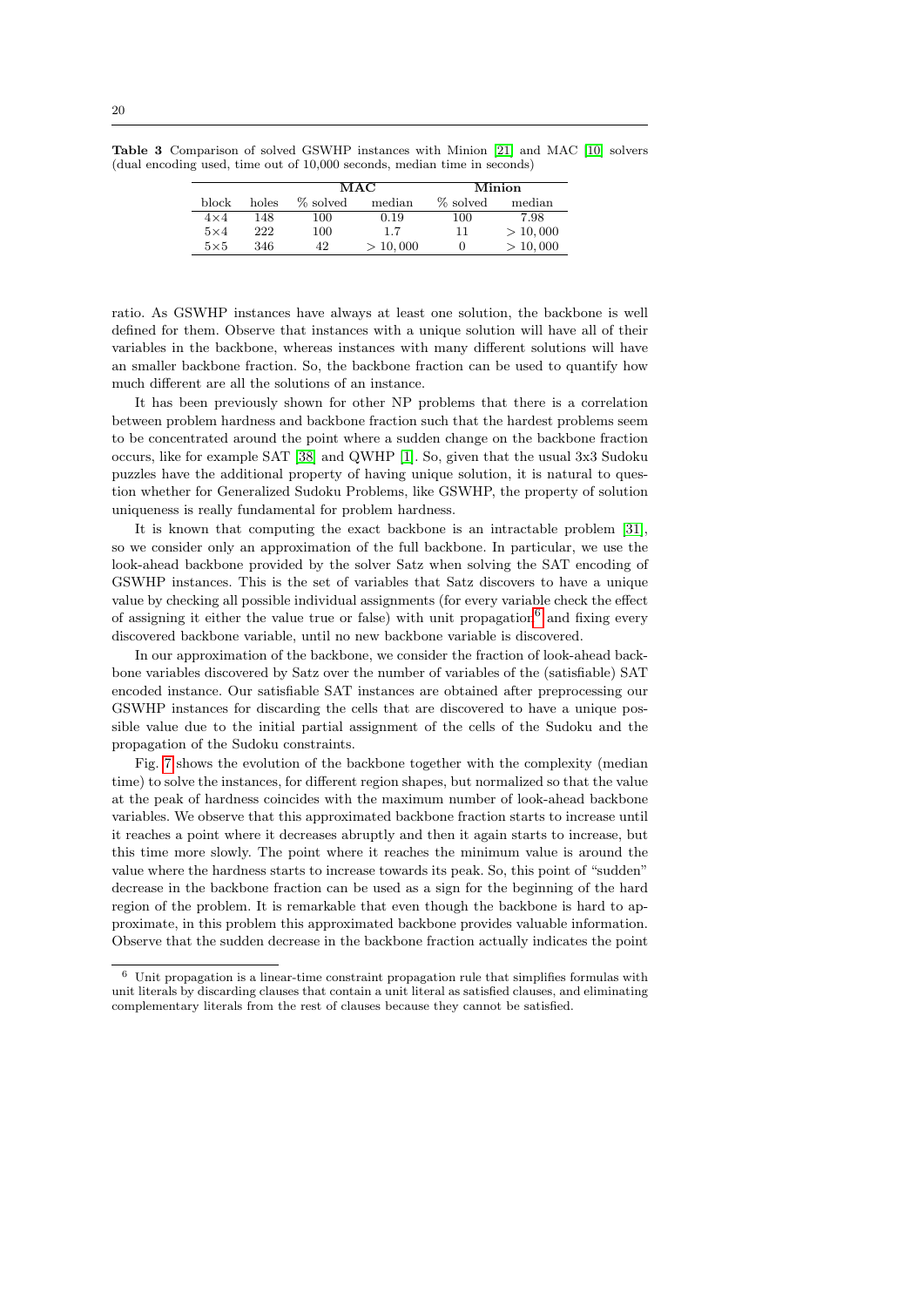

<span id="page-20-0"></span>Fig. 7 Look-ahead backbone and normalized complexity patterns for Sudokus with different blocks

where problem instances change from having one solution to many. This indicates that Sudoku problems with few solutions may be harder than Sudoku problems with just one solution.

We have obtained an approximated location of this minimum point through a doubly exponential regression model (see Fig. [8\)](#page-21-0), using the location of this minimum value for every possible region form  $(m \times n)$ , from size 26 to 49. The model obtained is:

$$
holes = e^{0.537} \cdot m^{1.57} \cdot n^{1.72}
$$

The coefficient of regression  $(R^2)$  is 0.989, thus indicating that the model is quite good. We have also obtained an analogous regression model, but for the location of the hardness peak. For this model we used data obtained experimentally with Satz, but only for problems with sizes ranging from 26 to 30. The model obtained is:

$$
holes = e^{-0.217} \cdot m^{1.8} \cdot n^{1.97}
$$

Again, we obtain a high value for  $R(R^2 = 0.997)$ . Observe that for the hardest problems  $(m = n)$ , the relative difference between these two points is only  $O(m^{1.14})$ . much smaller than the whole range of possible holes  $(m<sup>4</sup>)$ . So, as m increases, the width of the hard part of the phase transition seems to decrease, in a normalized scale.

# 9 Conclusions

As hardness characterization of random generated problems has been deeply studied in the past, this paper focuses on getting a better understanding of where the harder problem instances are for a class of more structured problems. Given the importance of balance in random problems, it was natural to think that balancing on more structured problems also should be important. However it is not easy to study the effect of balance in problems with a rich and complex structure, as the procedures needed to enforce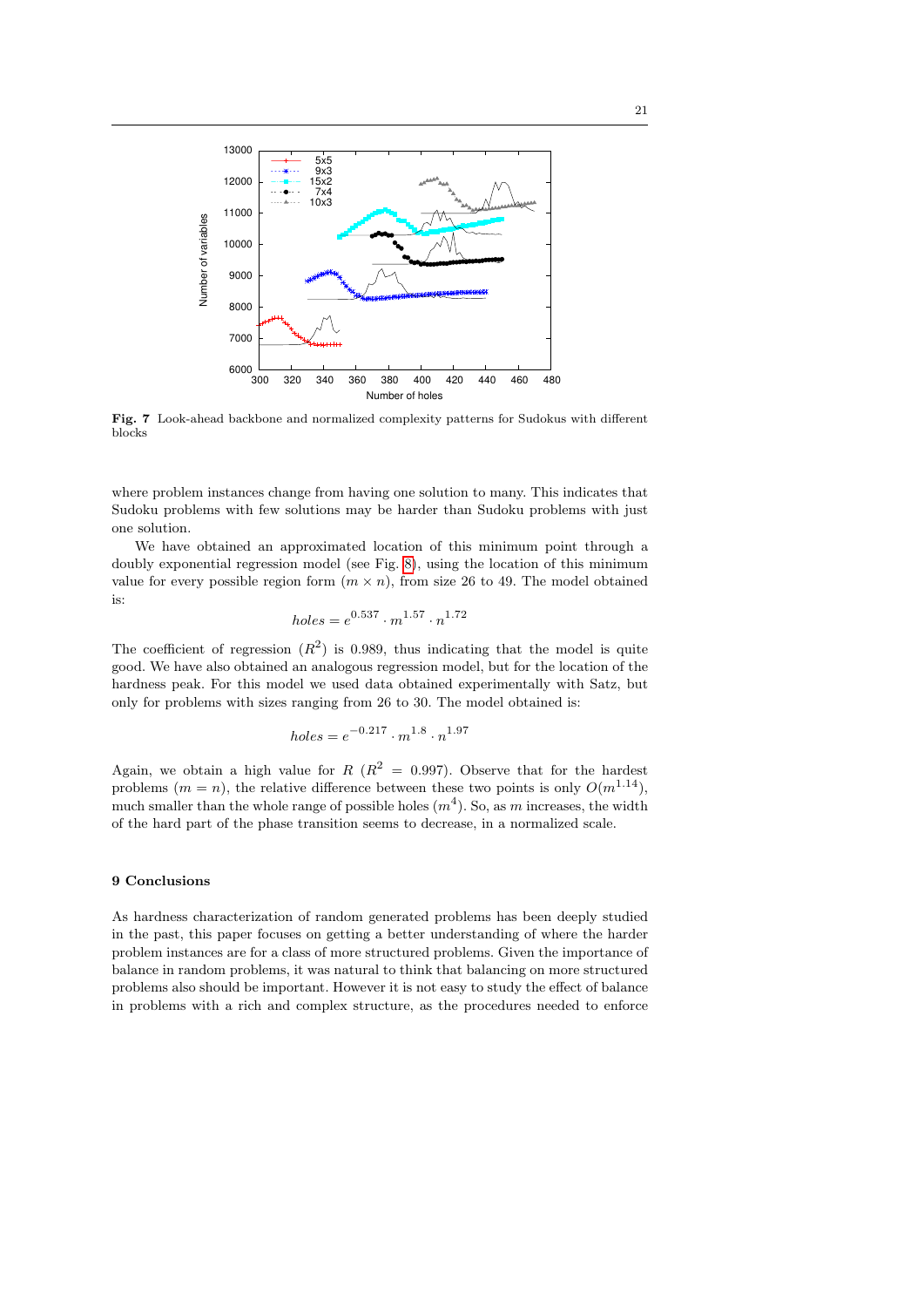

<span id="page-21-0"></span>Fig. 8 Regression model for the hardness peak location on Sudokus from size 26 to 49

some level of balance become more and more complex as the the problem constraints gain in complexity.

So, on top of a widely known problem, Sudoku, we formalize a generalization, Generalized Sudoku Problem (GSP), relaxing one of the intrinsic restrictions of the Sudoku problem (block region square shape), to have a problem that still keeps enough structural properties but that now has a good margin to adjust its balancing properties by simply varying block region squareness.

Our results show that as more balance is introduced between the constraints of the problem, the hardness of the typical instances increases. For doing such a study, we have provided both an algorithm to generate initial complete Sudokus and algorithms to force different levels of balance between the constraints of the problem, by controlling the distribution of holes, such that almost all the constraints of a class are indistinguishable from the point of view of how much they constraint the problem.

Finally, as future work, we plan to study the effect of balance on more complex structured problems, like for example combinatorial auctions [\[41\]](#page-23-23) and mixed multi-unit combinatorial auctions [\[12\]](#page-22-17), that are of direct interest in real applications (electronic commerce), but they still do not have too many kinds of constraints such that defining ways of controlling the balance between the constraints becomes inaccessible. As possible ways to further extend our understanding of hard instances of structured problems, we believe that connections between our notion of balanced problems and the concepts of solution symmetry and constraint symmetry [\[14\]](#page-22-18) may hold, given that it is natural to think that higher levels of balance between the constraints of a problem, will increase the possibilities of having constraint symmetries.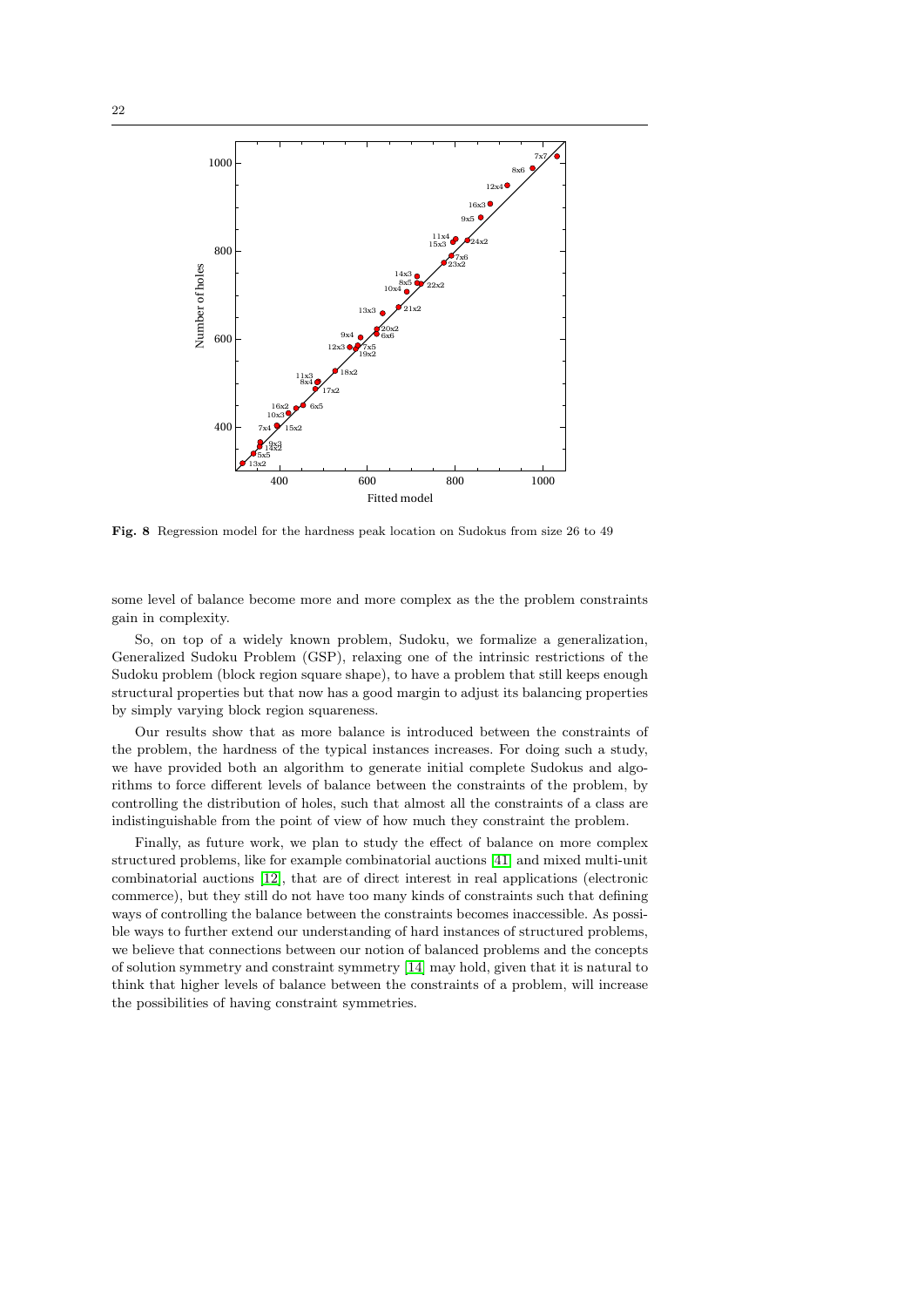Acknowledgements This research was partially supported by the Spanish CICYT Projects MULOG2 (TIN2007-68005-C04-02) and ARINF (TIN2009-14704-C03-01) and TASSAT (TIN2010- 20967-C04-03).

## References

- <span id="page-22-11"></span>1. Achlioptas, D., Gomes, C., Kautz, H., Selman, B.: Generating satisfiable problem instances. In: Proc. of National Conference on Artificial Intelligence, (AAAI'00), pp. 193–200 (2000)
- <span id="page-22-2"></span>2. Ansótegui, C., Béjar, R., Fernández, C., Gomes, C.P., Mateu, C.: The impact of balancing on problem hardness in a highly structured domain. In: Twenty-First National Conference on Artificial Intelligence (AAAI'06) (2006)
- <span id="page-22-7"></span>3. Ansótegui, C., Béjar, R., Fernández, C., Mateu, C.: On Balanced CSPs with High Treewidth. In: Proceedings of the Twenty-Second AAAI Conference on Artificial Intelligence, (AAAI'07), pp. 161–166 (2007)
- <span id="page-22-8"></span>Ansótegui, C., Béjar, R., Fernández, C., Mateu, C.: From High Girth Graphs to Hard Instances. In: Proceedings of the 14th international conference on Principles and Practice of Constraint Programming, (CP'08), pp. 298–312. Springer-Verlag, Berlin, Heidelberg (2008). DOI http://dx.doi.org/10.1007/978-3-540-85958-1\ 20
- <span id="page-22-16"></span>5. Ansótegui, C., Larrubia, J., Li, C.M., Manyà, F.: Exploiting multivalued knowledge in variable selection heuristics for SAT solvers. Annals of Mathematics and Artificial Intelligence 49(1–4), 191–205 (2007)
- <span id="page-22-12"></span>6. Ansótegui, C., del Val, A., Dotú, I., Fernández, C., Manyà, F.: Modelling choices in quasigroup completion: SAT vs CSP. In: Proc. of National Conference on Artificial Intelligence, (AAAI-04) (2004)
- <span id="page-22-3"></span>7. Argelich, J., Lynce, I.: CNF instances from the software package installation problem. In: In Proceedings of 15th RCRA workshop on Experimental Evaluation of Algorithms for Solving Problems with Combinatorial Explosion, (RCRA'08) (2008)
- <span id="page-22-0"></span>8. Bailey, R.A., Cameron, P.J., Connelly, R.: Sudoku, gerechte designs, resolutions, affine space, spreads, reguli, and hamming codes. American Mathematical Monthly 115, 383– 404 (2008)
- <span id="page-22-1"></span>9. Bailey, R.A., Kunert, J., Martin, R.J.: Some comments on gerechte designs. Journal of Agronomy and Crop Science 165, 121–130 (1990)
- <span id="page-22-15"></span>10. Bessière, C., Régin, J.C.: MAC and combined heuristics: Two reasons to forsake FC (and CBJ?) on hard problems. In: Proceedings of the Second International Conference on Principles and Practice of Constraint Programming, (CP'96), pp. 61–75 (1996)
- <span id="page-22-9"></span>11. Brockington, M., Culberson, J..: Camouflaging independent sets in quasi-random graphs. In: Cliques, Coloring, and Satisfiability: Second DIMACS Implementation Challenge, pp. 75–88. AMS (1996)
- <span id="page-22-17"></span>12. Cerquides, J., Endriss, U., Giovannucci, A., Rodríguez-Aguilar, J.A.: Bidding languages and winner determination for mixed multi-unit combinatorial auctions. In: Proceedings of the 20th International Joint Conference on Artificial Intelligence, (IJCAI'07), pp. 1221– 1226 (2007)
- <span id="page-22-4"></span>13. Chen, H., Gomes, C.P., Selman, B.: Formal models of heavy-tailed behavior in combinatorial search. In: Proceedings of the International Conference on Principles and Practice of Constraint Programming, (CP'01), pp. 408–421 (2001)
- <span id="page-22-18"></span>14. Cohen, D.A., Jeavons, P., Jefferson, C., Petrie, K.E., Smith, B.M.: Symmetry definitions for constraint satisfaction problems. Constraints  $11(2-3)$ ,  $115-137$  (2006)
- <span id="page-22-10"></span>15. Culberson, J., Luo, F.: Exploring the k-colorable landscape with iterated greedy. In: Cliques, Coloring, and Satisfiability: Second DIMACS Implementation Challenge, pp. 245– 284. AMS (1996)
- <span id="page-22-5"></span>16. Delahaye, J.P.: The science behind sudoku. Scientific American (June 2006), 80–87 (2006)
- <span id="page-22-14"></span>17. Dotú, I., del Val, A., Cebrián, M.: Redundant modeling for the quasigroup completion problem. In: Proceedings of the Ninth International Conference on Principles and Practice of Constraint Programming, (CP'03), pp. 288–302 (2003)
- <span id="page-22-13"></span>18. Eén, N., Sörensson, N.: An extensible SAT-solver. In: Proceedings of the International Conference on Theory and Applications of Satisfiability Testing, (SAT'2003) (2003)
- <span id="page-22-6"></span>19. Felgenhauer, B., Jarvis, F.: Mathematics of sudoku i. Mathematical Spectrum 39, 15–22 (2006)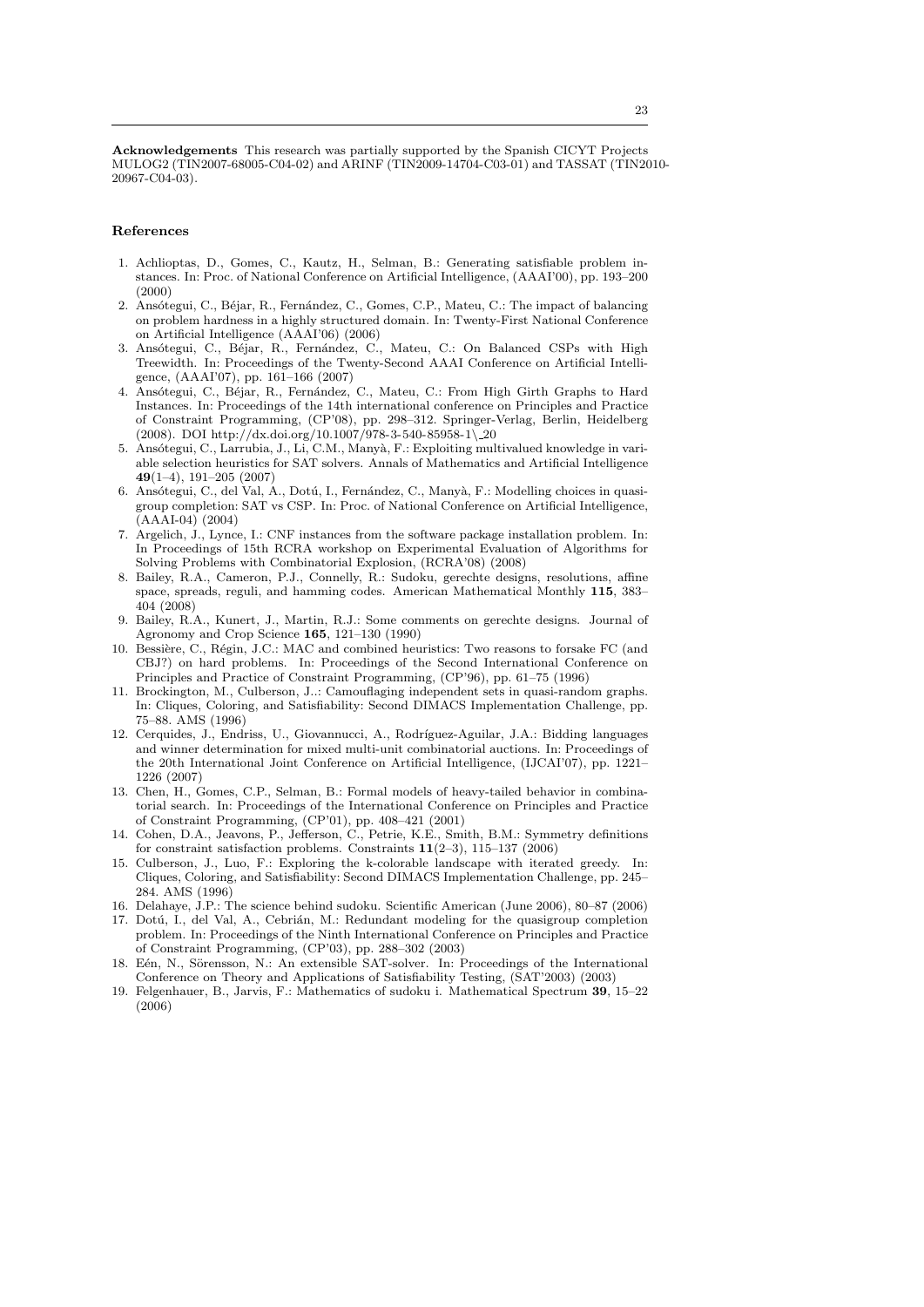- <span id="page-23-9"></span>20. Gao, Y., Culberson, J.: Consistency and random constraint satisfaction models. Journal of Artificial Intelligence Research 28, 517–557 (2007)
- <span id="page-23-20"></span>21. Gent, I.P., Jefferson, C., Miguel, I.: Minion: A fast scalable constraint solver. In: 17th European Conference on Artificial Intelligence, (ECAI 2006), pp. 98–102 (2006)
- <span id="page-23-1"></span>22. Gent, I.P., Walsh, T.: The tsp phase transition. Artificial Intelligence 88(1–2), 349–358 (1996)
- <span id="page-23-2"></span>23. Gomes, C., Selman, B.: Problem structure in the presence of perturbations. In: Proceedings of the Fourteenth National Conference on Artificial Intelligence, (AAAI'97), pp. 221–227. AAAI Press, New Providence, RI (1997)
- <span id="page-23-16"></span>24. Gomes, C.P., Selman, B., Crato, N.: Heavy-tailed distributions in combinatorial search. In: Proceedings of the Third International Conference of Constraint Programming, (CP'97). Springer-Verlag, Linz, Austria. (1997)
- <span id="page-23-8"></span>25. Gomes, C.P., Selman, B., Crato, N., Kautz, H.: Heavy-tailed phenomena in satisfiability and constraint satisfaction problems. Journal of Automated Reasoning  $24(1-2)$ , 67-100 (2000)
- <span id="page-23-6"></span>26. Hoffmann, J., Gomes, C.P., Selman, B.: Structure and problem hardness: Goal asymmetry and DPLL proofs in SAT-based planning. In: Proceedings of the Sixteenth International Conference on Automated Planning and Scheduling, (ICAPS'06), pp. 284–293 (2006)
- <span id="page-23-7"></span>27. Hogg, T.: Exploiting the deep structure of constraint satisfaction problems with quantum computers. In: Proceedings of the National Conference on Artificial Intelligence, (AAAI'97), pp. 334–339 (1997)
- <span id="page-23-15"></span>28. Jacobson, M.T., Matthews, P.: Generating uniformly distributed random latin squares. Journal of Combinatorial Design 4, 405–437 (1996)
- <span id="page-23-17"></span>29. Kannan, R., Tetali, P., Vempala, S.: Simple Markov-chain algorithms for generating bipartite graphs and tournaments. In: Proc. of the eighth annual ACM-SIAM Symposium on Discrete Algorithms, pp. 193–200 (1997)
- <span id="page-23-14"></span>30. Kautz, H., Ruan, Y., Achlioptas, D., Gomes, C., Selman, B., , Stickel, M.: Balance and filtering in structured satisfiable problems. In: Proc. of Iinternational Conference on Artificial Intelligence, (JCAI'01), pp. 193–200 (2001)
- <span id="page-23-22"></span>31. Kilby, P., Slaney, J., Thiebaux, S., Walsh, T.: Backbones and backdoors in satisfiability. In: Proc. of National Conference on Artificial Intelligence, (AAAI'05), pp. 193–200 (2005)
- <span id="page-23-3"></span>32. Kilby, P., Slaney, J.K., Walsh, T.: The backbone of the travelling salesperson. In: Proceedings of the International Joint Conference on Artificial Intelligence, (IJCAI'05), pp. 175–180 (2005)
- <span id="page-23-12"></span>33. Lewis, R.: Metaheuristics can solve sudoku puzzles. Journal of Heuristics 13(4), 387–401 (2007)
- <span id="page-23-18"></span>34. Li, C.M., Anbulagan: Look-ahead versus look-back for satisfiability problems. In: Proceedings of the International Conference on Principles and Practice of Constraint Programming, (CP'97), pp. 341–355 (1997)
- <span id="page-23-4"></span>35. Lynce, I., Marques-Silva, J.: Haplotype inference with boolean satisfiability. International Journal on Artificial Intelligence Tools 17(2), 355–387 (2008)
- <span id="page-23-11"></span>36. Lynce, I., Ouaknine, J.: Sudoku as a SAT problem. In: Proc. of Ninth International Symposium on Artificial Intelligence and Mathematics, (ISAIM-06) (2006)
- <span id="page-23-13"></span>37. MO, H.D., XU, R.G.: Sudoku square – a new design in field. Acta Agronomica Sinica 34(9),  $1489 - 1493$  (2008)
- <span id="page-23-21"></span>38. Monasson, R., Zecchina, R., Kirkpatrick, S., Selman, B., Troyansky, L.: 2+p-sat: Relation of typical-case complexity to the nature of the phase transition. Random Structures and Algorithms 15(3-4), 414–435 (1999)
- <span id="page-23-0"></span>39. Morgan, J.P.: Latin Squares and related experimental designs, chap. To be published. **Wiley**
- <span id="page-23-19"></span>40. Moskewicz, M., Madigan, C., Zhao, Y., Zhang, L., Malik, S.: Chaff: Engineering an efficient sat solver. In: Proceedings of 39th Design Automation Conference (2001)
- <span id="page-23-23"></span>41. Sandholm, T., Suri, S.: Improved algorithms for optimal winner determination in combinatorial auctions and generalizations. In: Proc. of Seventeenth National Conference on Artificial Intelligence, (AAAI'00), pp. 90–97 (2000)
- <span id="page-23-10"></span>42. Simonis, H.: Sudoku as a constraint problem. In: Proc. of Fourth International Workshop on Modelling and Reformulating Constraint Satisfaction Problems (in CP-2005), pp. 13–27 (2005)
- <span id="page-23-5"></span>43. Smith, B.M., Grant, S.A.: Sparse constraint graphs and exceptionally hard problems. In: Proc. of the International Joint Conference on Artificial Intelligence, (IJCAI'95), pp. 646– 654 (1995)